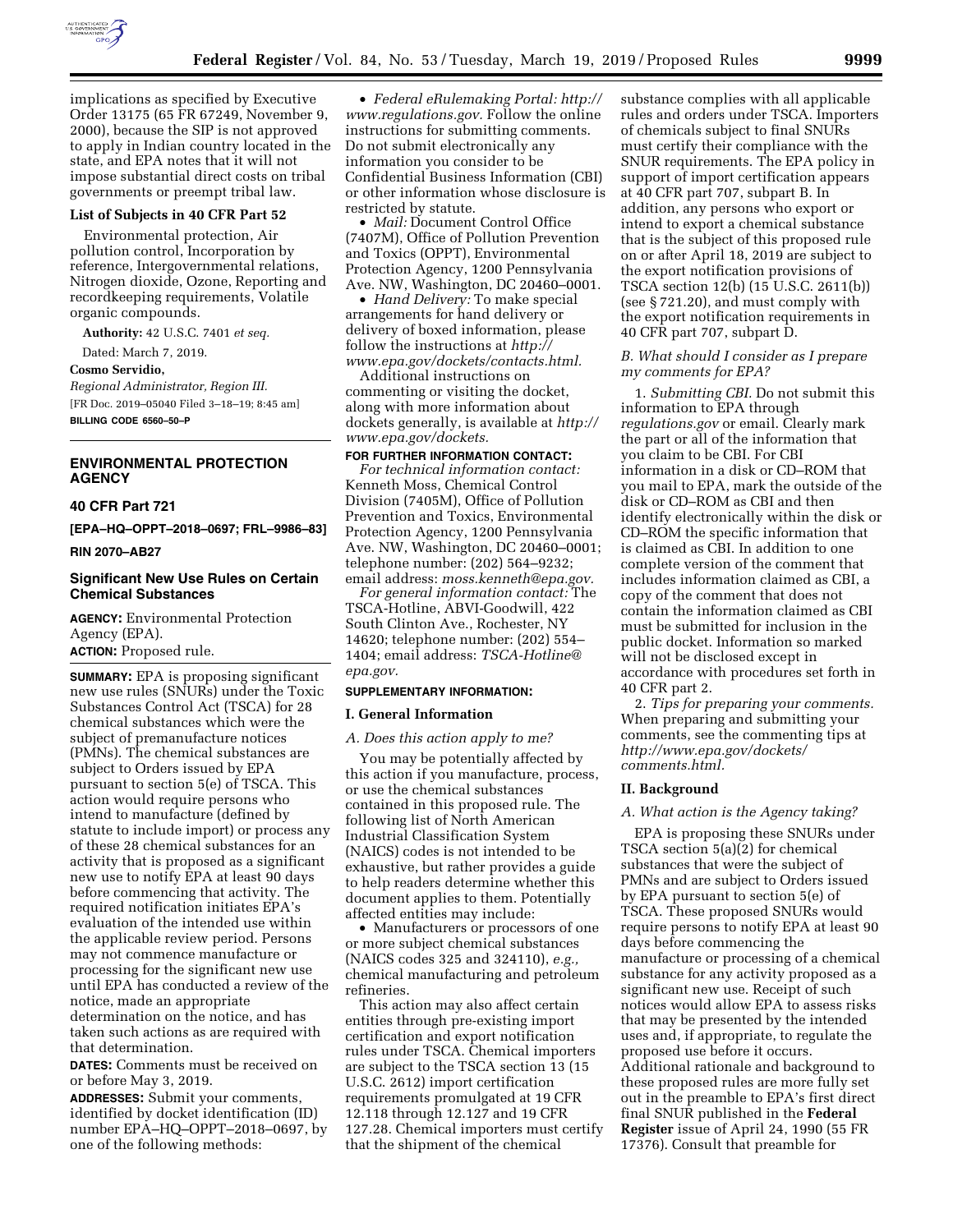further information on the objectives, rationale, and procedures for SNURs and on the basis for significant new use designations, including provisions for developing test data.

# *B. What is the Agency's authority for taking this action?*

Section 5(a)(2) of TSCA (15 U.S.C. 2604(a)(2)) authorizes EPA to determine that a use of a chemical substance is a ''significant new use.'' EPA must make this determination by rule after considering all relevant factors, including the four bulleted TSCA section 5(a)(2) factors listed in Unit III. Once EPA determines that a use of a chemical substance is a significant new use, TSCA section 5(a)(1)(B) requires persons to submit a significant new use notice (SNUN) to EPA at least 90 days before they manufacture or process the chemical substance for that use (15 U.S.C. 2604(a)(1)(B)(i)). TSCA furthermore prohibits such manufacturing or processing from commencing until EPA has conducted a review of the notice, made an appropriate determination on the notice, and taken such actions as are required in association with that determination  $(15 \text{ U.S.C. } 2604(a)(1)(B)(ii)).$ 

# *C. Applicability of General Provisions*

General provisions for SNURs appear in 40 CFR part 721, subpart A. These provisions describe persons subject to the rule, recordkeeping requirements, and exemptions to reporting requirements. Provisions relating to user fees appear at 40 CFR part 700. According to § 721.1(c), persons subject to SNURs must comply with the same SNUN requirements and EPA regulatory procedures as submitters of PMNs under TSCA section 5(a)(1)(A). In particular, these requirements include the information submission requirements of TSCA section 5(b) and  $5(d)(1)$ , the exemptions authorized by TSCA section 5(h)(1), (h)(2), (h)(3), and (h)(5), and the regulations at 40 CFR part 720. Once EPA receives a SNUN, EPA must either determine that the significant new use is not likely to present an unreasonable risk of injury or take such regulatory action as is associated with an alternative determination before the manufacture or processing for the significant new use can commence. If EPA determines that the significant new use is not likely to present an unreasonable risk, EPA is required under TSCA section 5(g) to make public, and submit for publication in the **Federal Register**, a statement of EPA's findings.

# **III. Significant New Use Determination**

Section 5(a)(2) of TSCA states that EPA's determination that a use of a chemical substance is a significant new use must be made after consideration of all relevant factors, including:

• The projected volume of manufacturing and processing of a chemical substance.

• The extent to which a use changes the type or form of exposure of human beings or the environment to a chemical substance.

• The extent to which a use increases the magnitude and duration of exposure of human beings or the environment to a chemical substance.

• The reasonably anticipated manner and methods of manufacturing, processing, distribution in commerce, and disposal of a chemical substance.

In addition to these factors enumerated in TSCA section 5(a)(2), the statute authorizes EPA to consider any other relevant factors.

To determine what would constitute a significant new use for the 28 chemical substances that are the subject of these SNURs, EPA considered relevant information about the toxicity of the chemical substances and potential human exposures and environmental releases that may be associated with the conditions of use of the substances, in the context of the four bulleted TSCA section 5(a)(2) factors listed in this unit.

# **IV. Substances Subject to This Proposed Rule**

EPA is proposing significant new use and recordkeeping requirements for 28 chemical substances in 40 CFR part 721, subpart E. In this unit, EPA provides the following information for each chemical substance:

• PMN number.

• Chemical name (generic name, if the specific name is claimed as CBI).

• Chemical Abstracts Service (CAS) Registry number (if assigned for nonconfidential chemical identities).

• Basis for the TSCA section 5(e) Order.

• Information identified by EPA that would help characterize the potential health and/or environmental effects of the chemical substance in support of a request by the PMN submitter to modify the Order, or if a manufacturer or processor is considering submitting a SNUN for a significant new use designated by the SNUR. This information may include testing required in a TSCA section 5(e) Order to be conducted by the PMN submitter, as well as testing not required to be conducted but which would also help characterize the potential health and/or

environmental effects of the PMN substance. Any recommendation for information identified by EPA was made based on EPA's consideration of available screening-level data, if any, as well as other available information on appropriate testing for the chemical substance. Further, any such testing identified by EPA that includes testing on vertebrates was made after consideration of available toxicity information, computational toxicology and bioinformatics, and highthroughput screening methods and their prediction models. EPA also recognizes that whether testing/further information is needed will depend on the specific exposure and use scenario in the SNUN. EPA encourages all SNUN submitters to contact EPA to discuss any potential future testing. See Unit VII. for more information.

• CFR citation assigned in the regulatory text section of the proposed rule. The regulatory text section of each proposed rule specifies the activities that would be designated as significant new uses. Certain new uses, including exceedance of production volume limits (*i.e.,* limits on manufacture volume) and other uses designated in this proposed rule, may be claimed as CBI. These proposed rules include 28 PMN substances that are subject to Orders issued under TSCA section 5(e)(1)(A). Each Order is based on one or more of the findings in TSCA section 5(a)(3)(B): There is insufficient information to permit a reasoned evaluation; in the absence of sufficient information to permit a reasoned evaluation, the activities associated with the PMN substances may present unreasonable risk to health or the environment; the substance is or will be produced in substantial quantities, and enters or may reasonably be anticipated to enter the environment in substantial quantities or there is or may be significant (substantial) human exposure to the substance. Those Orders require protective measures to limit exposures or otherwise mitigate the potential unreasonable risk. The proposed SNURs would identify as significant new uses any manufacturing, processing, use, distribution in commerce, or disposal that does not conform to the restrictions imposed by the underlying Orders, consistent with TSCA section 5(f)(4).

Where EPA determined that the PMN substance may present an unreasonable risk of injury to human health via inhalation exposure, the underlying TSCA section 5(e) Order usually requires, among other things, that potentially exposed employees wear specified respirators unless actual measurements of the workplace air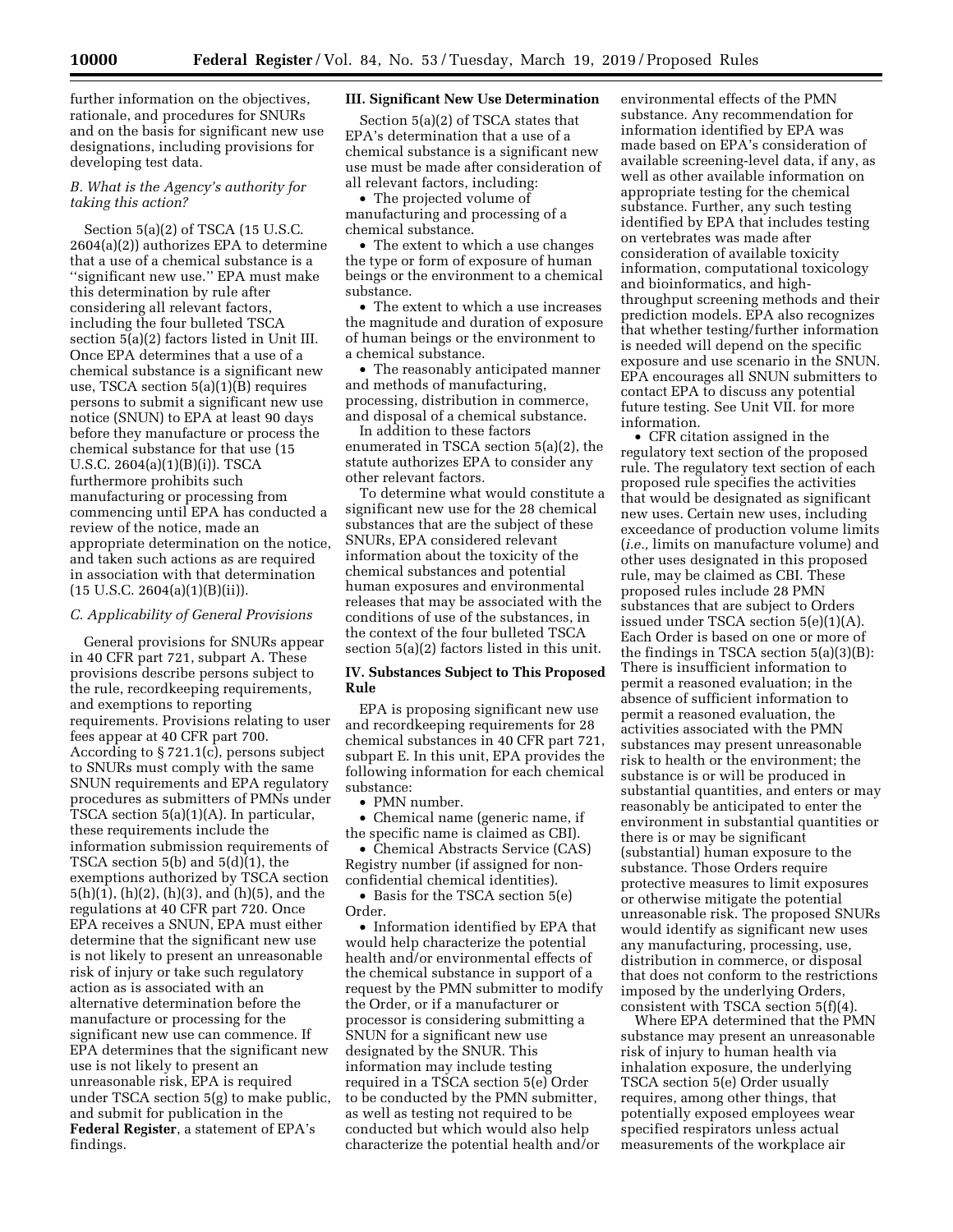show that air-borne concentrations of the PMN substance are below a New Chemical Exposure Limit (NCEL) that is established by EPA to provide adequate protection to human health. In addition to the actual NCEL concentration, the comprehensive NCELs provisions in TSCA section 5(e) Orders, which are modeled after Occupational Safety and Health Administration (OSHA) Permissible Exposure Limits (PELs) provisions, include requirements addressing performance criteria for sampling and analytical methods, periodic monitoring, respiratory protection, and recordkeeping. However, no comparable NCEL provisions currently exist in 40 CFR part 721, subpart B, for SNURs. Therefore, for these cases, the individual SNURs in 40 CFR part 721, subpart E, will state that persons subject to the SNUR who wish to pursue NCELs as an alternative to the § 721.63 respirator requirements may request to do so under § 721.30. EPA expects that persons whose § 721.30 requests to use the NCELs approach for SNURs that are approved by EPA will be required to comply with NCELs provisions that are comparable to those contained in the corresponding TSCA section 5(e) Order for the same chemical substance.

#### *PMN Numbers: P–15–353 and P–15–433*

*Chemical Names:* Fatty acids, C16 and C18-unsaturated, methyl esters, chlorinated (P–15–353) and chlorinated complex esters (generic) (P–15–433).

*CAS Numbers:* 1642303–17–0 (P–15– 353) and not available (P–15–433). *Effective date of TSCA section 5(e)* 

*Order:* July 25, 2018.

*Basis for TSCA section 5(e) Order:*  The PMNs state that the generic (nonconfidential) use of the PMN substances will be as lubricant additives. Based on submitted analogue data, EPA has identified concern for irritation. Based on the physical/chemical properties of the PMN substances (as described in the New Chemical Program's PBT category at 64 FR 60194; November 4, 1999) and test data on structurally similar substances, the PMN substances are potentially persistent, bioaccumulative, and toxic (PBT) chemicals. EPA estimates that the PMN substances will persist in the environment for more than two months and estimates a bioaccumulation factor of greater than or equal to 1,000. The Order was issued under TSCA section 5(a)(3)(B)(ii)(I) based on a finding that in the absence of sufficient information to permit a reasoned evaluation, the substances may present an unreasonable risk of injury to the environment. The Order was also issued under TSCA sections

5(a)(3)(B)(ii)(II) and 5(e)(1)(A)(ii)(II), based on a finding that the substances are or will be produced in substantial quantities and that the substances either enter or may reasonably be anticipated to enter the environment in substantial quantities, or there is or may be significant (or substantial) human exposure to the substances.

To protect against these risks, the Order requires:

1. Submission to EPA of certain testing before exceeding the three-year time limit specified in the Order; and

2. Use of the PMN substances only for the confidential uses specified in the Order.

The proposed SNUR would designate as a ''significant new use'' the absence of these protective measures.

*Potentially useful information:* EPA has determined that certain information about the fate and environmental effects of the PMN substances may be potentially useful to characterize the effects of the PMN substances in support of a request by the PMN submitter to modify the Order, or if a manufacturer or processor is considering submitting a SNUN for a significant new use that would be designated by this proposed SNUR. The submitter has agreed not to manufacture the PMN substances beyond three years without performing a specific biodegradation study and an ecotoxicity testing scheme for P–15–353 to determine the rate of loss of the parent PMN substances and formation and identification of degradation products, and to assess their toxicity.

*CFR citation:* 40 CFR 721.11221 (P– 15–353) and 40 CFR 721.11222 (P–15– 433).

# *PMN Number: P–16–186*

*Chemical Name:* Sodium branched chain alkyl hydroxyl and branched chain alkenyl sulfonates (generic). *CAS Number:* Not available.

*Effective date of TSCA section 5(e) Order:* June 26, 2018.

*Basis for TSCA section 5(e) Order:*  The PMN states that the generic (nonconfidential) use of the substance will be as a surfactant. EPA identified concern for lung effects based on surfactant activity if respirable particles are inhaled and concern for irritation based on potential surfactant activity to all exposed tissues. EPA also identified concern for developmental toxicity based on data provided for an analogue. The Order was issued under TSCA sections 5(a)(3)(B)(ii)(I) and 5(e)(l)(A)(ii)(I) of TSCA, based on a finding that in the absence of sufficient information to permit a reasoned evaluation, the substance may present

an unreasonable risk of injury to human health and the environment. To protect against these risks, the Order requires:

1. Use of personal protective equipment to prevent dermal exposure where there is a potential for dermal exposure;

2. Refraining from modifying the manufacture, processing or use of the PMN substance in a manner that results in inhalation exposure to vapor, dust, spray, mist or aerosol;

3. Use of the PMN substance only for the confidential use specified in the Order; and

4. Establishment and use of a hazard communication program, including human health precautionary statements on each label and Safety Data Sheet (SDS).

The proposed SNUR would designate as a ''significant new use'' the absence of these protective measures.

*Potentially useful information:* EPA has determined that certain information about the health effects of the PMN substance may be potentially useful to characterize the effects of the PMN substance in support of a request by the PMN submitter to modify the Order, or if a manufacturer or processor is considering submitting a SNUN for a significant new use that would be designated by this proposed SNUR. EPA has also determined that the results of specific pulmonary toxicity testing would help characterize the potential health effects of the PMN substance. Although the Order does not require this test, the Order's restrictions on manufacture, processing, distribution in commerce, and use of the PMN substance will remain in effect until the Order is modified or revoked by EPA based on submission of this or other relevant information.

*CFR citation:* 40 CFR 721.11223.

#### *PMN Number: P–16–207*

*Chemical Name:* Spiro tetrafluoroborate (generic).

*CAS Number:* Not available. *Effective date of TSCA section 5(e) Order:* August 6, 2018.

*Basis for TSCA section 5(e) Order:*  The PMN states that the use of the substance will be as an additive for an electrolyte solution. Based on physical/ chemical properties and analysis of test data on the PMN substance, EPA has identified concern for developmental neurotoxicity, effects to the bladder, liver, kidney, thymus, stomach, thyroid, and blood. The Order was issued under TSCA sections 5(a)(3)(B)(ii)(I) and 5(e)(I)(A)(ii)(I) based on a finding that in the absence of sufficient information to permit a reasoned evaluation, the substances may present an unreasonable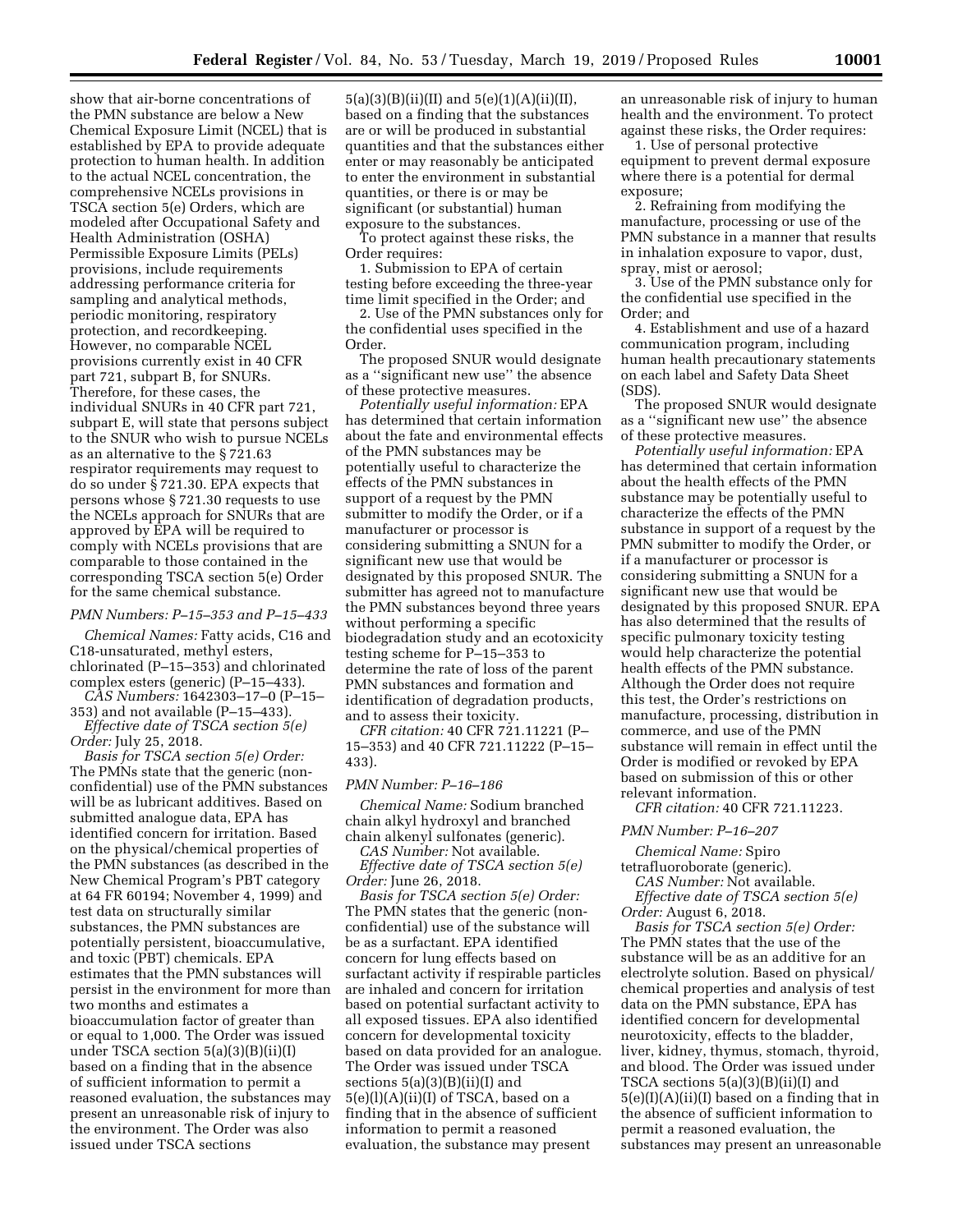risk of injury to human health or the environment. To protect against these risks, the Order requires:

1. Submission to EPA of certain toxicity testing before exceeding the aggregate volumes specified in the Order;

2. Use of personal protective equipment where there is potential for dermal exposure;

3. Use of a National Institute of Occupational Safety and Health (NIOSH)-certified respirator with an assigned protection factor (APF) of at least 1000 (where there is potential for inhalation exposure) or compliance with a NCEL of  $0.2 \text{ mg/m}^3$  as an 8-hour time-weighted average;

4. Establishment and use of a hazard communication program, including human health precautionary statements on each label and in the SDS;

5. Refraining from domestic manufacture in the United States (*i.e.,*  import only); and

6. Use of the PMN substance only for the confidential use specified in the Order.

The proposed SNUR would designate as a ''significant new use'' the absence of these protective measures.

*Potentially useful information:* EPA has determined that certain information about environmental and health effects of the PMN substance may be potentially useful in support of a request by the PMN submitter to modify the Order, or if a manufacturer or processor is considering submitting a SNUN for a significant new use that would be designated by this SNUR. The submitter has agreed not to exceed a certain production volume limit without performing specific reproductive toxicity testing and acute aquatic toxicity testing.

*CFR citation:* 40 CFR 721.11224.

# *PMN Numbers: P–16–246 and P–16–516*

*Chemical Names:* 2 pyridinecarboxylic acid, 6-(4-chloro-2 fluoro-3-methoxyphenyl)-4,5-difluoro-, phenylmethyl ester (P–16–246) and 2 pyridinecarboxylic acid, 4-amino-6-(4 chloro-2-fluoro-3-methoxyphenyl)-5 fluoro-, phenylmethyl ester, hydrochloride (1:1) (P–16–516).

*CAS Numbers:* 1391033–38–7 (P–16– 246) and not available (P–16–516).

*Effective date of TSCA section 5(e) Order:* May 21, 2017.

*Basis for TSCA section 5(e) Order:*  The PMNs state that the generic (nonconfidential) use of the substances will be as chemical intermediates. Based on analysis of test data on analogous esters, EPA has identified concerns for carcinogenicity, developmental/ reproductive effects, systemic toxicity,

sensitization, and aquatic/terrestrial toxicity. The Order was issued under TSCA sections 5(a)(3)(B)(ii)(I) and  $5(e)(1)(A)(ii)(I)$ , based on a finding that in the absence of sufficient information to permit a reasoned evaluation, the substances may present an unreasonable risk of injury human health and the environment. To protect against these risks, the Order requires:

1. Submission of certain toxicity testing on the PMN substances prior to exceeding the time limits specified in the Order;

2. Use of personal protective equipment where there is a potential for dermal exposure;

3. Use of a NIOSH-certified respirator with an APF of at least 50 where there is a potential for inhalation exposure;

4. Establishment and use of a hazard communication program, including human health precautionary statements on each label and in the SDS;

5. Use of the PMN substances only for the confidential uses specified in the Order; and

6. No release of the PMN substances to surface waters.

The proposed SNUR would designate as a ''significant new use'' the absence of these protective measures.

*Potentially useful information:* EPA has determined that certain information about the health effects of the PMN substances may be potentially useful in support of a request by the PMN submitter to modify the Order, or if a manufacturer or processor is considering submitting a SNUN for a significant new use that would be designated by this proposed SNUR. The submitter has agreed not to exceed certain time limits without performing sensitization, mutagenicity, reproductive/developmental, and carcinogenicity effects testing. EPA has also determined that the results of acute aquatic toxicity testing would help characterize the potential environmental effects of the PMN substances. Although the Order does not require these tests, the Order's restrictions on manufacture, processing, distribution in commerce, and disposal will remain in effect until the Order is modified or revoked by EPA based on submission of this or relevant information.

*CFR citations:* 40 CFR 721.11225 (P– 16–246) and 40 CFR 721.11226 (P–16– 516).

*PMN Numbers: P–16–271 and P–16–450* 

*Chemical Name:* 1,2,4- Benzenetricarboxylic acid, 1,2,4 trinonyl ester.

*CAS Number:* 1817723–10–6. *Effective date of TSCA section 5(e) Orders:* June 22, 2018.

*Basis for TSCA section 5(e) Orders:*  The PMNs state that the use of the substance will be used as a plasticizer for wire and cable insulation. EPA identified concerns for the PMN substance as a mild skin irritant as well as for blood, developmental, systemic, maternal, and male reproductive toxicity based on analysis of test data on analogous trimellitate esters. The Order was issued under TSCA sections  $5(a)(3)(B)(ii)(I)$  and  $5(e)(I)(A)(ii)(I)$  of TSCA, based on a finding that in the absence of sufficient information to permit a reasoned evaluation, the substance may present an unreasonable risk of injury to human health and the environment. The Order was also issued under TSCA sections 5(a)(3)(B)(ii)(II) and  $5(e)(1)(A)(ii)(II)$ , based on a finding that the substance is or will be produced in substantial quantities and that the substance either enters or may reasonably be anticipated to enter the environment in substantial quantities, or there is or may be significant (or substantial) human exposure to the substance. To protect against these risks, the Orders require:

1. Submit to EPA certain toxicity testing before manufacturing (including import) a total of 1,750,000 kilograms (in each Order) of the PMN substance;

2. Submit to EPA additional toxicity testing which will be determined upon EPA review of the initial toxicity testing results;

3. Use of personal protective equipment to prevent dermal exposure where there is a potential for dermal exposure;

4. Establishment and use of a hazard communication program, including human health precautionary statements on each label and in the SDS and worker training in accordance with the Hazard Communication section of the Orders;

5. Refraining from domestic manufacture in the United States (*i.e.,*  import only); and

6. Use of the PMN substance only as plasticizer for wire and cable insulation.

The proposed SNUR would designate as a ''significant new use'' the absence of these protective measures.

*Potentially useful information:* EPA has determined that certain information about the health and environmental effects of the PMN substance may be potentially useful in support of a request by the PMN submitters to modify the Order, or if a manufacturer or processor is considering submitting a SNUN for a significant new use that would be designated by this proposed SNUR. The submitters have agreed not to exceed certain production volume limits without performing reproductive/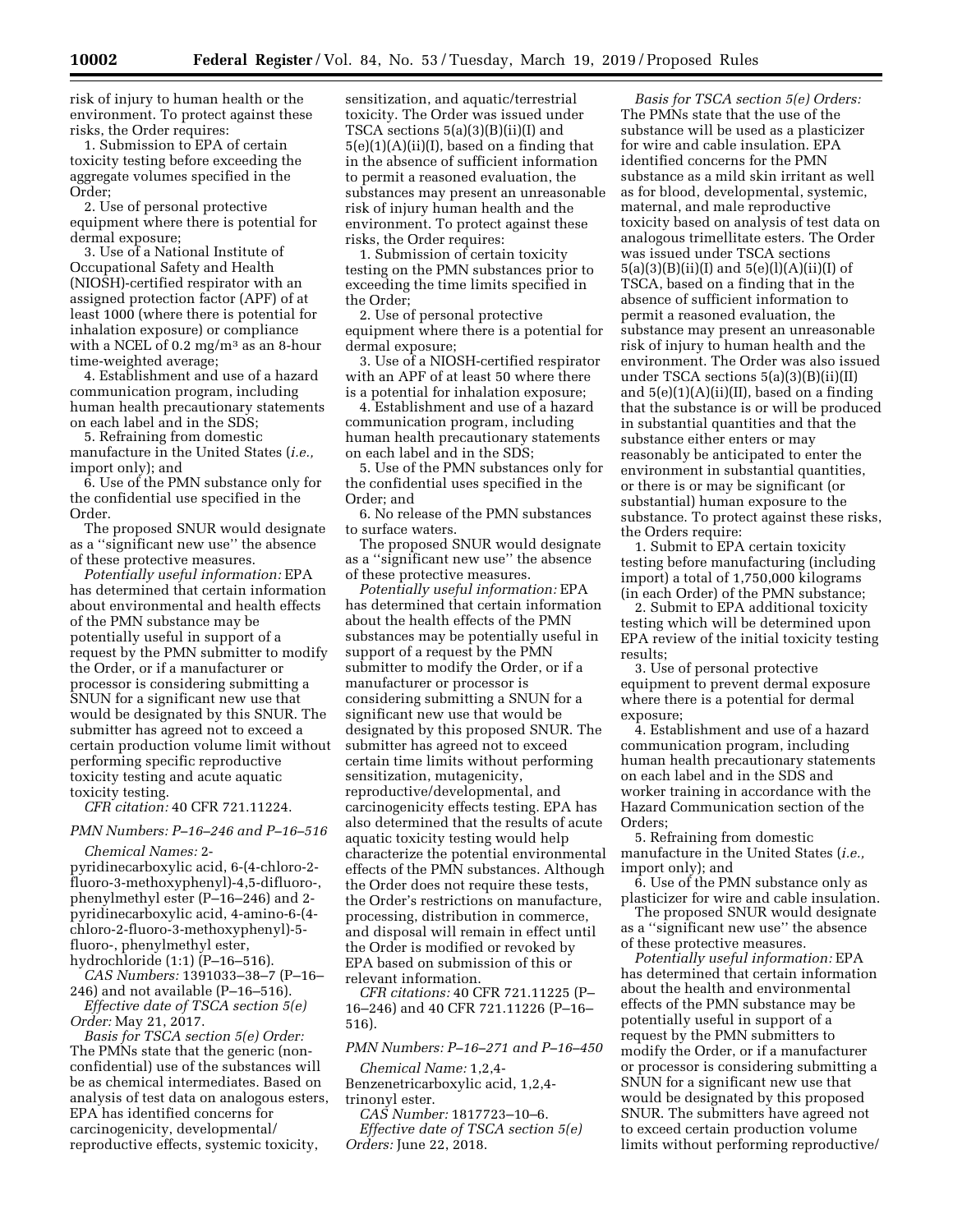developmental toxicity tests and aquatic sediment toxicity tests.

*CFR citation:* 40 CFR 721.11227.

# *PMN Number: P–16–388*

*Chemical Name:* Aliphatic polyamines, polymers with bisphenol A and epichlorohydrin (generic).

*CAS Number:* Not available.

*Effective date of TSCA section 5(e) Order:* July 23, 2018.

*Basis for TSCA section 5(e) Order:*  The PMN states that the generic (nonconfidential) use of the substance will be as a hardener for epoxy coating. Based on the high percentage of amines and a high pH when in liquid formulation, EPA has identified concern for irritation to the eyes, skin, mucous membranes, and lungs. The Order was issued under TSCA sections 5(a)(3)(B)(i) and  $5(e)(1)(A)(i)$ , based on a finding that the available information is insufficient to permit a reasoned evaluation of the human health effects of the PMN substances. To protect against these risks, the Order requires:

1. Use of the PMN substance only for the confidential use specified in the Order;

2. Use of personal protective equipment to prevent dermal exposure where there is potential for dermal exposure;

3. No use of the PMN substance in a consumer product; and

4. Establishment and use of a hazard communication program, including human health precautionary statements on each label and in the SDS.

The proposed SNUR would designate as a ''significant new use'' the absence of these protective measures.

*Potentially useful information:* EPA has determined that certain information about the health effects of the PMN substance may be potentially useful in support of a request by the PMN submitter to modify the Order, or if a manufacturer or processor is considering submitting a SNUN for a significant new use that would be designated by this proposed SNUR. EPA has also determined that the results of skin irritation and skin sensitization toxicity testing would help characterize the potential health effects of the PMN substance. Although the Order does not require these tests, the Order's restrictions on manufacture, distribution in commerce, and use of the PMN substance will remain in effect until the Order is modified or revoked by EPA based on submission of this or relevant information.

*CFR citation:* 40 CFR 721.11228.

*PMN Numbers: P–16–489, P–16–490, and P–16–491* 

*Chemical Name:* Epoxy-amine adduct, methanesulfonates (generic).

*CAS Number:* Not available.

*Effective date of TSCA section 5(e) Order:* June 11, 2018.

*Basis for TSCA section 5(e) Order:*  The PMNs state that the generic (nonconfidential) use of the substances will be open, non-dispersive. Based on physical/chemical properties of the PMN substances, EPA has identified concern for lung toxicity. Ecotoxicity hazards were identified based on structural analysis relationship (''SAR'') predictions for polycationic polymers. The Order was issued under TSCA sections 5(a)(3)(B)(ii)(I) and  $5(e)(1)(A)(ii)(I)$ , based on a finding that in the absence of sufficient information to permit a reasoned evaluation, the substances may present an unreasonable risk of injury to human health and the environment. To protect against these risks, the Order requires:

1. Refrain from manufacture, processing, or use of the PMN substances that result in inhalation exposure to vapor, mist, or aerosols;

2. Refrain from manufacture, processing, or use of the PMN substances for consumer use;

3. No release of the PMN substances from manufacturing, processing, or use resulting in surface water concentrations that exceed 208 parts per billion (ppb); and

4. Establishment and use of a hazard communication program, including human health precautionary statements on each label and in the SDS.

The proposed SNUR would designate as a ''significant new use'' the absence of these protective measures.

*Potentially useful information:* EPA has determined that certain information about the physical/chemical properties, environmental and health effects of the PMN substances may be potentially useful to characterize the effects of the PMN substances in support of a request by the PMN submitter to modify the Order, or if a manufacturer or processor is considering submitting a SNUN for a significant new use that would be designated by this proposed SNUR. EPA has also determined that the results of certain physical/chemical properties, acute aquatic toxicity testing, and pulmonary effects testing would help characterize the potential health effects of the PMN substances. Although the Order does not require these tests, the Order's restrictions on manufacture, distribution in commerce, and use of these PMN substances will remain in effect until the Order is modified or

revoked by EPA based on submission of this or relevant information. *CFR citation:* 40 CFR 721.11229.

#### *PMN Number: P–16–509*

*Chemical Name:* Modified ethylenevinyl alcohol copolymer (generic).

*CAS Number:* Not available.

*Effective date of TSCA section 5(e) Order:* July 23, 2018.

*Basis for TSCA section 5(e) Order:*  The PMN states that the generic (nonconfidential) use of the PMN substance will be for packaging applications. EPA identified concerns for lung effects if respirable particles are inhaled based on physical/chemical properties. The Order was issued under TSCA sections 5(a)(3)(B)(ii)(I) and 5(e)(1)(A)(ii)(I), based on a finding that in the absence of sufficient information to permit a reasoned evaluation, the substance may present an unreasonable risk of injury to human health and the environment. To protect against these risks, the Order requires refraining from manufacturing (which includes import), processing or using the PMN substance with particle size less than 50 microns.

The proposed SNUR would designate as a ''significant new use'' the absence of this protective measure.

*Potentially useful information:* EPA has determined that certain information about health effects of the PMN substance may be potentially useful in support of a request by the PMN submitter to modify the Order, or if a manufacturer or processor is considering submitting a SNUN for a significant new use that would be designated by this proposed SNUR. EPA has also determined that the results of specific pulmonary toxicity testing would help characterize the potential health effects of the PMN substance. Although the Order does not require these tests, the Order's restrictions remain in effect until the Order is modified or revoked by EPA based on submission of this or other relevant information.

*CFR citation:* 40 CFR 721.11230.

### *PMN Number: P–16–546*

*Chemical Name:* Cashew, nutshell liq., polymer with acid and halohydrin (generic).

*CAS Number:* Not available. *Effective date of TSCA section 5(e) Order:* July 20, 2018.

*Basis for TSCA section 5(e) Order:*  The PMN states that the use of the substance will be as an adhesion application. Based on the presence of cashew, nutshell liquid in the PMN substance, EPA has identified concerns for sensitization from dermal exposure. The Order was issued under TSCA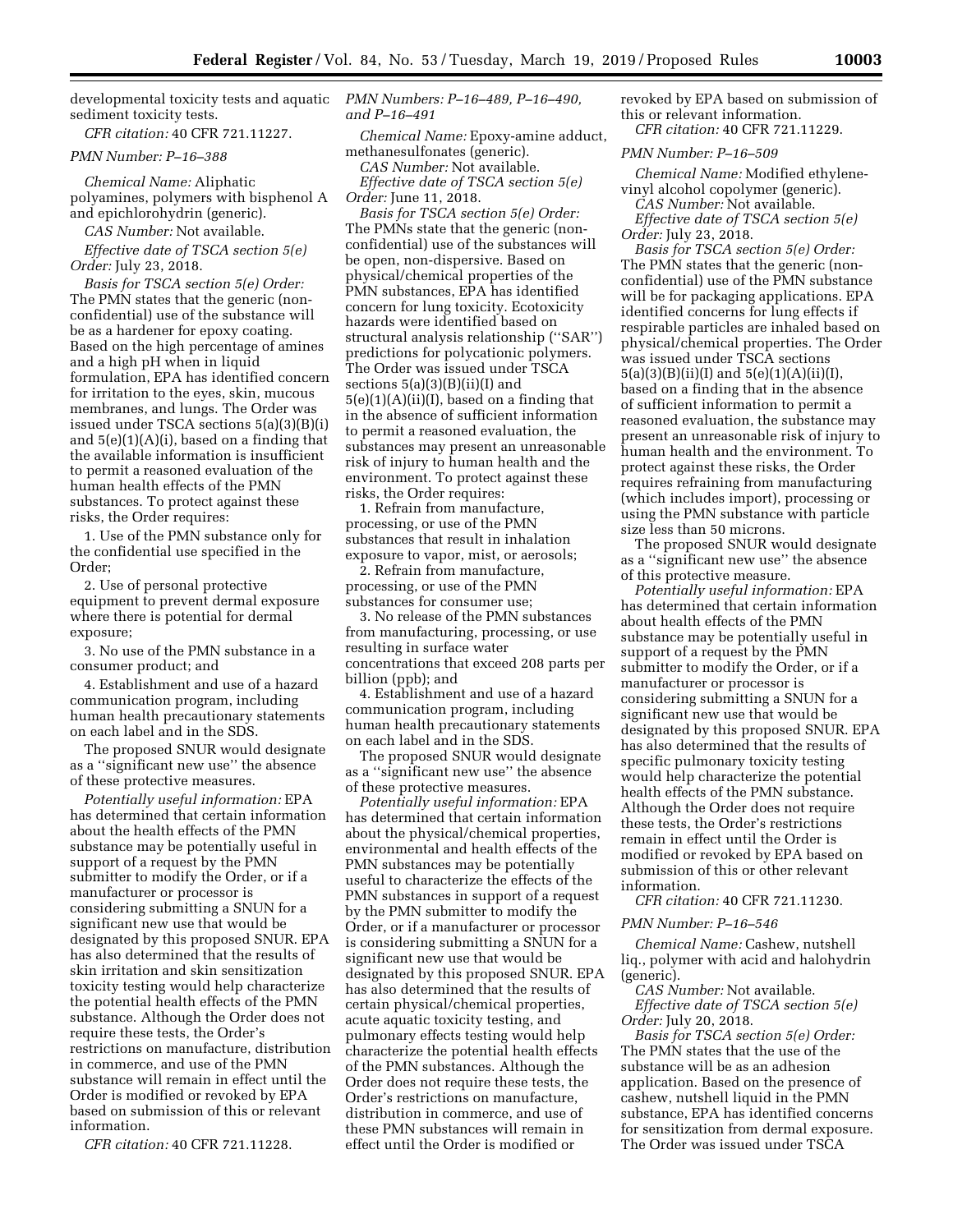sections  $5(a)(3)(B)(ii)(I)$  and  $5(e)(1)(A)(ii)(I)$ , based on a finding that in the absence of sufficient information to permit a reasoned evaluation, the substances may present an unreasonable risk of injury to human health and the environment. To protect against these risks, the Order requires:

1. Use of personal protective equipment including chemically impervious gloves and eye goggles where there is a potential for dermal exposure;

2. Use of a NIOSH-certified respirator with an APF of at least 50 to mitigate inhalation exposure and 1000 where the PMN substance has a use involving an application that generates vapor, mist, dust or aerosol;

3. No use of the PMN substance use in a consumer product; and

4. Establishment and use of a hazard communication program, including human health precautionary statements on each label and in the SDS.

The proposed SNUR would designate as a ''significant new use'' the absence of these protective measures.

*Potentially useful information:* EPA has determined that certain information about the health effects of the PMN substance may be potentially useful in support of a request by the PMN submitter to modify the Order, or if a manufacturer or processor is considering submitting a SNUN for a significant new use that would be designated by this proposed SNUR. EPA has also determined that the results of sensitization testing would help characterize the potential health effects of the PMN substance. Although the Order does not require these tests, the Order's restrictions on manufacture, distribution in commerce, and use of the PMN substance will remain in effect until the Order is modified or revoked by EPA based on submission of this or relevant information.

*CFR citation:* 40 CFR 721.11231.

# *PMN Number: P–16–589*

*Chemical Name:* Pentaerythritol ester of mixed linear and branched carboxylic acids (generic).

*CAS Number:* Not available. *Effective date of TSCA section 5(e) Order:* October 4, 2018.

*Basis for TSCA section 5(e) Order:*  The PMN states that the generic (nonconfidential) use of the substance will be as a synthetic aircraft engine lubricant for contained use industrial lubricant. EPA identified concern for developmental, kidney, liver, and specific organ effects based on test data on the potential branch acid moiety hydrolysis product of the PMN substance. The Order was issued under

TSCA sections 5(a)(3)(B)(ii)(I) and 5(e)(l)(A)(ii)(I) of TSCA, based on a finding that in the absence of sufficient information to permit a reasoned evaluation, the substance may present an unreasonable risk of injury to health and the environment. To protect against these risks, the Order requires:

1. Use of personal protective equipment to prevent dermal exposure where there is a potential for dermal exposure;

2. Refraining from modifying the manufacture or processing of the PMN substance in a manner that results in inhalation exposure to the substance;

3. Use of the PMN substance only for the confidential use specified in the Order;

4. Establishment and use of a hazard communication program, including human health precautionary statements on each label and in the SDS; and

5. No release of the PMN substance resulting in exceedance of a surface water concentration of 330 ppb.

The proposed SNUR would designate as a ''significant new use'' the absence of these protective measures.

*Potentially useful information.* EPA has determined that certain information about the environmental fate and health effects of the PMN substance would be potentially useful in support of a request by the PMN submitter to modify the Order, or if a manufacturer or processor is considering submitting a SNUN for a significant new use that would be designated by this SNUR. EPA has also determined that the results of hydrolysis testing and reproductive/ developmental toxicity testing would help characterize the potential health effects of the PMN substance. Although the Order does not require this test, the Order's restrictions on manufacture, processing, distribution in commerce, and use of the PMN substance will remain in effect until the Order is modified or revoked by EPA based on submission of this or relevant information.

*CFR citation:* 40 CFR 721.11232.

#### *PMN number: P–17–116*

*Chemical Name:* Cashew nut shell liquid, branched polyester-polyether polyol (generic).

*CAS Number:* Not available. *Effective date of TSCA section 5(e)* 

*Order:* September 6, 2017.

*Basis for TSCA section 5(e) Order:*  The PMN states that the use of the PMN substance will be as a polyurethane foam to raise concrete slabs. Based on the presence of cashew nut shell liquid, there is concern for sensitization. The Order was issued under TSCA sections  $5(a)(3)(B)(ii)(I)$  and  $5(e)(1)(A)(ii)(I),$ 

based on a finding that in the absence of sufficient information to permit a reasoned evaluation, the substance may present an unreasonable risk of injury to human health.

To protect against this risk, the Order requires:

1. Submit to EPA certain toxicity testing before manufacturing (including import) a total of 65,000 kilograms of the PMN substance;

2. Provide personal protective equipment to its workers to prevent dermal exposure, including impervious gloves where there is potential for dermal exposure;

3. Refraining from domestic manufacture in the United States (*i.e.,*  import only);

4. Manufacture (including import) the PMN substance with no greater than 0.1% weight cashew nut oil;

5. Not use the PMN substance involving an application method that results in the generation of vapor, mist, or aerosol; and

6. Establishment and use of a hazard communication program, including human health precautionary statements on each label and in the SDS.

The proposed SNUR would designate as a ''significant new use'' the absence of these protective measures.

*Potentially useful information:* EPA has determined that certain information about the health effects of the PMN substance may be potentially useful in support of a request by the PMN submitters to modify the Order, or if a manufacturer or processor is considering submitting a SNUN for a significant new use that would be designated by this proposed SNUR. The submitter has agreed not to exceed certain production volume limit without performing sensitization testing.

*CFR citation:* 40 CFR 721.11233.

#### *PMN Number: P–17–121*

*Chemical Name:* Methylene diphenyl diisocyanate terminated polyurethane resin (generic).

*CAS Number:* Not available. *Effective date of TSCA section 5(e)* 

*Order:* July 17, 2018.

*Basis for TSCA section 5(e) Order:*  The PMN states that the use of the substance will be as a polyurethane used in an adhesive. Based on the isocyanate moiety, EPA has identified concerns for respiratory and dermal sensitization and lung and mucous membrane irritation. The Order was issued under TSCA section 5(a)(3)(B)(ii)(I) and 5(e)(1)(A)(ii)(I) based on a finding that in the absence of sufficient information to permit a reasoned evaluation, the substance may present an unreasonable risk of injury to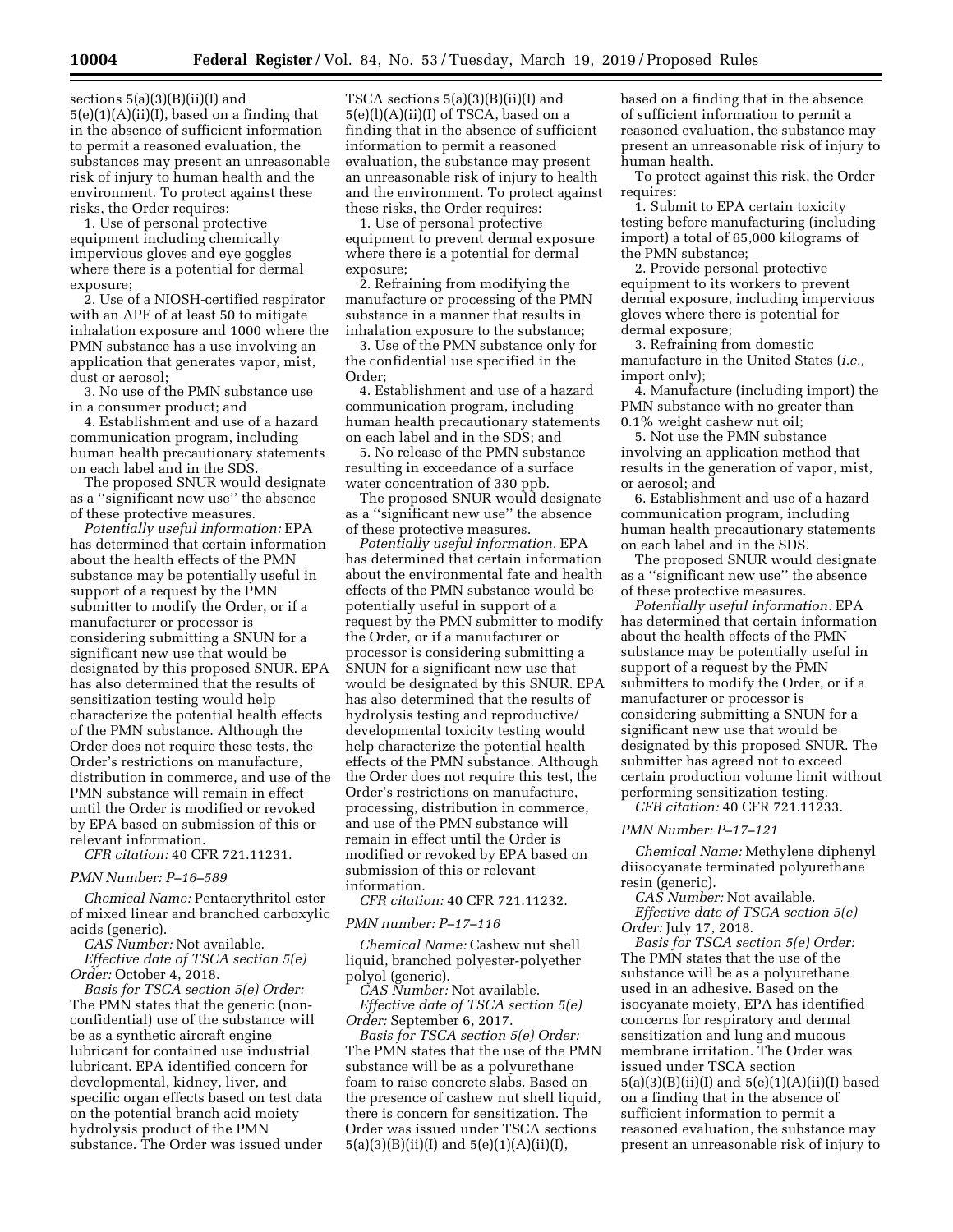human health and the environment. The Order was also issued under TSCA sections  $5(a)(3)(B)(ii)(II)$  and 5(e)(1)(A)(ii)(II), based on a finding that the substance that the substance is or will be produced in substantial quantities and that the substance either enters or may reasonably be anticipated to enter the environment in substantial quantities, or there is or may be significant (or substantial) human exposure to the substance.

To protect against these risks, the Order requires:

1. Submitting to EPA the results of annual medical surveillance monitoring;

2. Use of personal protective equipment to prevent dermal exposure where there is potential for dermal exposure;

3. Use of NIOSH-certified respirators with an APF of at least 50 where there is potential for inhalation exposure;

4. No application methods of the PMN substance that generate a vapor, mist, aerosol, spray, or dust;

5. Refrain from manufacturing, processing, or using the PMN substance for consumer use or for commercial uses that could introduce the substance into a consumer setting; and

6. Establishment and use of a hazard communication program, including human health precautionary statements on each label and in the SDS.

The proposed SNUR would designate as a ''significant new use'' the absence of these protective measures.

*Potentially useful information:* EPA has determined that certain information about the health effects of the PMN substance may be potentially useful in support of a request by the PMN submitters to modify the Order, or if a manufacturer or processor is considering submitting a SNUN for a significant new use that would be designated by this proposed SNUR. The submitter has agreed to perform annual medical surveillance monitoring as specified in the Order.

*CFR citation:* 40 CFR 721.11234.

# *PMN Number: P–17–328*

*Chemical Name:* 2-Furancarboxylic acid, tetrahydro-.

*CAS Number:* 16874–33–2.

*Effective date of TSCA section 5(e) Order:* July 26, 2018.

*Basis for TSCA section 5(e) Order:*  The PMN states that the use of the substance will be as a selective polishing agent for chemical mechanical planarization slurry for semiconductor wafer processing. Based on analysis of test data on an analogous chemical, EPA has identified concern for severe eye irritation, blood effects, reproductive effects, and immunotoxicity. Based on

physical/chemical properties the substance is also expected to be corrosive, cause skin and eye burns, systemic effects, respiratory and digestive tract irritation with possible burns, pulmonary edema, solvent neurotoxicity, and solvent irritation. The Order was issued under TSCA sections  $5(a)(3)(B)(ii)(I)$  and  $5(e)(1)(A)(ii)(I)$ , based on a finding that in the absence of sufficient information to permit a reasoned evaluation, the substance may present an unreasonable risk of injury to human health or the environment. To protect against these risks, the Order requires:

1. Use of personal protective equipment involving impervious gloves and chemical safety goggles where there is potential for dermal exposure;

2. Use of a NIOSH-certified respirator with an APF of at least 50 where there is a potential for inhalation exposure;

3. Refraining from domestic manufacture in the United States (*i.e.,*  import only); and

4. Establishment and use of a hazard communication program, including human health precautionary statements on each label and in the SDS.

The proposed SNUR would designate as a ''significant new use'' the absence of these protective measures.

*Potentially useful information:* EPA has determined that certain information about the health effects of the PMN substance may be potentially useful to characterize the effects of the PMN substance in support of a request by the PMN submitter to modify the Order, or if a manufacturer or processor is considering submitting a SNUN for a significant new use that would be designated by this proposed SNUR. EPA has also determined that the results of reproductive/developmental toxicity testing would help characterize the potential health effects of the PMN substance. Although the Order does not require these tests, the Order's restrictions on manufacture, processing, distribution in commerce, and use of the PMN substance will remain in effect until the Order is modified or revoked by EPA based on submission of this or relevant information.

*CFR citation:* 40 CFR 721.11235.

# *PMN Numbers: P–17–373 and P–17–374*

*Chemical Names:* Substituted heteromonocycle, homopolymer, alkyl substituted carbamate, substituted alkyl ester, substituted heteromonocycle, homopolymer, alkyl substituted carbamate, substituted alkyl ester (generic) (P–17–373) and polysiloxanes, di alkyl, substituted alkyl group terminated, alkoxylated, reaction products with alkanoic acid, isocyanate substituted-alkyl carbomonocycle and polyol (generic) (P–17–374).

*CAS Numbers:* Not available. *Effective date of TSCA section 5(e) Order:* June 7, 2018.

*Basis for TSCA section 5(e) Order:*  The PMNs state that the use of P–17– 373 will be as an ultraviolet curable resin-overprint varnish and P–17–374 will be as an ultraviolet curable resin. Based on test data for structurally similar acrylates, EPA has identified concerns for eye and skin irritation, sensitization, mutagenicity, oncogenicity, liver and kidney toxicities. EPA also identified concern for developmental toxicity based on analogy to triethanolamines. Based on analogy to acrylates and carbamate esters, P–17–374 could cause environmental effects at concentrations of 110 ppb. The Order was issued under TSCA sections 5(a)(3)(B)(ii)(I) and 5(e)(1)(A)(ii)(I), based on a finding that in the absence of sufficient information to permit a reasoned evaluation, the substances may present an unreasonable risk of injury to health and the environment. To protect against these risks, the Order requires:

1. Use of personal protective equipment to prevent dermal exposure where there is potential for dermal exposure;

2. Use of NIOSH-certified respirators with an APF of at least 50 where there is potential for inhalation exposure;

3. Establishment and use of a hazard communication program, including human health precautionary statements on each label and in the SDS;

4. Refraining from domestic manufacture in the United States (*i.e.,*  import only);

5. Import of P–17–374 with no more than 0.1% residual isocyanate;

6. Import of the PMN substances to have a number average molecular weight of greater than or equal to 1000 daltons;

7. Refraining from using the PMN substances other than as an ultraviolet curable resin for coatings; and

8. No release of P–17–374 resulting in surface water concentrations that exceed 110 ppb.

The proposed SNUR would designate as a ''significant new use'' the absence of these protective measures.

*Potentially useful information:* EPA has determined that certain information about the health effects of the PMN substances may be potentially useful in support of a request by the PMN submitter to modify the Order, or if a manufacturer or processor is considering submitting a SNUN for a significant new use that would be designated by this proposed SNUR. EPA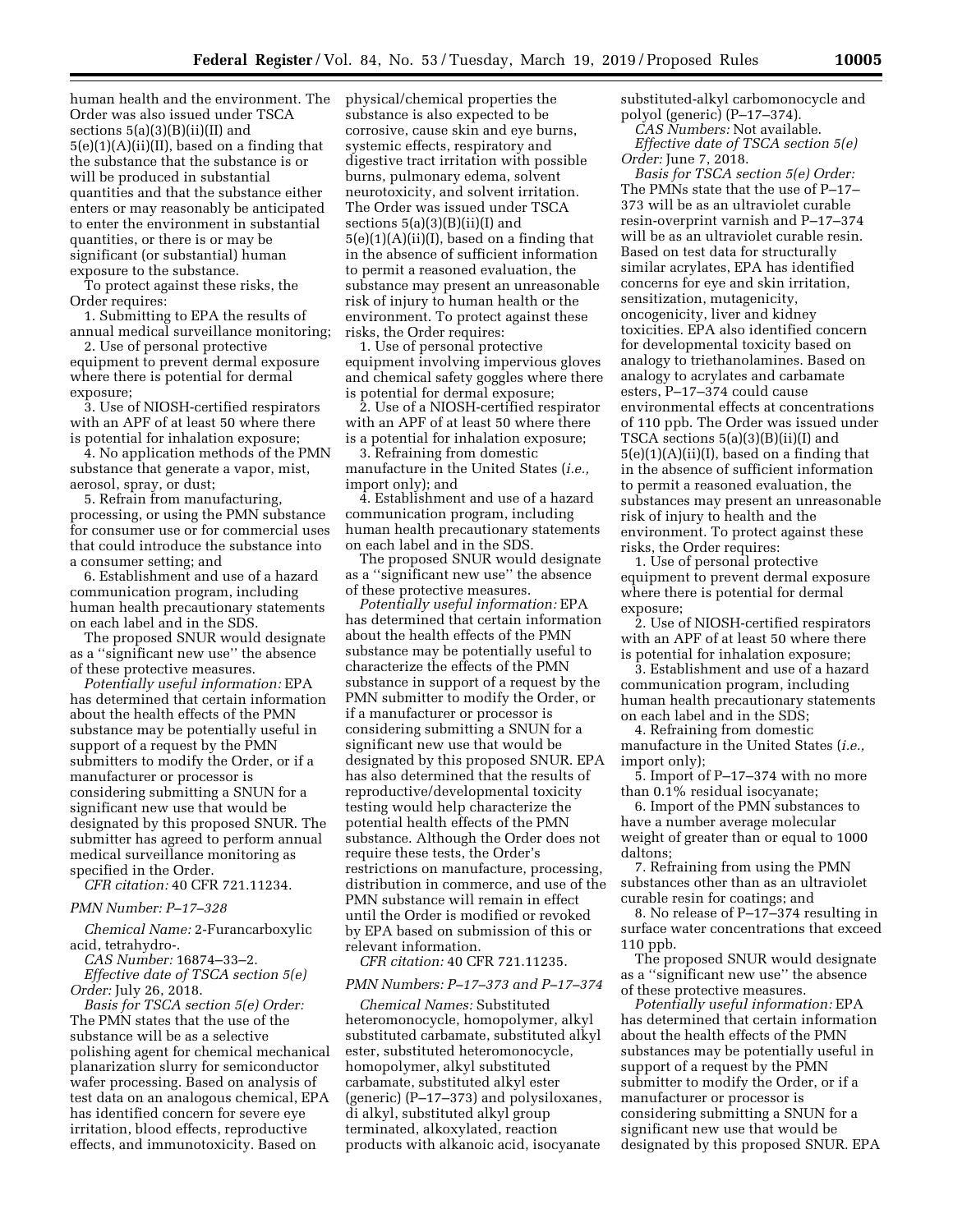has also determined that the results of sensitization testing would help characterize the potential health effects of the PMN substances. Although the Order does not require this test, the Order's restrictions on manufacture, processing, distribution in commerce, and use of the PMN substances will remain in effect until the Order is modified or revoked by EPA based on submission of this or relevant information.

*CFR citation:* 40 CFR 721.11236 (P– 17–373) and 40 CFR 721.11239 (P–17– 374).

#### *PMN Number: P–18–17*

*Chemical Name:* Substituted carbomonocycle, polymer with substituted heteromonocycle and substituted polyalkylene glycol (generic).

*CAS Number:* Not available. *Effective date of TSCA section 5(e) Order:* June 21, 2018.

*Basis for TSCA section 5(e) Order:*  The PMN states that the use of the substance will be for corrosion protection. Based on the physical/ chemical properties of the PMN substance, analysis of test data, and structurally analogous epoxides, EPA identified concerns for mutagenicity, oncogenicity, developmental toxicity, male reproductive effects, liver and kidney toxicity, and dermal and respiratory sensitization. The Order was issued under TSCA section  $5(a)(3)(B)(ii)(I)$ , based on a finding that in the absence of sufficient information to permit a reasoned evaluation, the substance may present an unreasonable risk of injury to health and the environment. To protect against these risks, the Order requires:

1. Refraining from domestic manufacture in the United States (*i.e.,*  import only);

2. Refrain from using the PMN substance other than for primer coating for corrosion protection;

3. Import the PMN substance with an average molecular weight greater than 1000 daltons with no more than 10% less than 500 daltons and no more than 25% less than 1000 daltons;

4. Use of personal protective equipment to prevent dermal exposure where there is potential for dermal exposure;

5. Use of NIOSH-certified respirators with an APF of at least 1000 where there is potential for inhalation exposure; and

6. Establishment and use of a hazard communication program, including human health precautionary statements on each label and in the SDS.

The proposed SNUR would designate as a ''significant new use'' the absence of these protective measures.

*Potentially useful information:* EPA has determined that certain information about the environmental and health effects of the PMN substance may be potentially useful in support of a request by the PMN submitter to modify the Order, or if a manufacturer or processor is considering submitting a SNUN for a significant new use that would be designated by this proposed SNUR. EPA has also determined that the results of water solubility, acute and chronic aquatic toxicity, systemic toxicity, sensitization, and carcinogenicity testing would help characterize the potential health and environmental effects of the PMN substance. Although the Order does not require this information, the Order's restrictions on manufacture, processing, distribution in commerce, and use of the PMN substance will remain in effect until the Order is modified or revoked by EPA based on submission of this or relevant information.

*CFR citation:* 40 CFR 721.11240.

#### *PMN Number: P–18–40*

*Chemical Name:* Alkanedioic acid, polymers with alkanoic aciddipentaerythritol reaction products, substituted alkanedioc acid, substituted alkanoic acid, isocyanato- (isocyanatoalkyl)-alkyl substituted carbomonocycle and alkyl substituted alkanediol (generic).

*CAS Number:* Not available. *Effective date of TSCA section 5(e) Order:* July 26, 2018.

*Basis for TSCA section 5(e) Order:*  The PMN states that the use of the substance will be as a binder for ultraviolet curable coating resin. Based on physical/chemical properties, data on the PMN substance, and analysis of test data on an analogous chemical, EPA has identified concerns for developmental toxicity, oncogenicity, liver and kidney toxicity, ocular irritation, sensitization, irritation/ corrosion, and eye damage. The Order was issued under TSCA section 5(a)(3)(B)(ii)(I) based on a finding that in the absence of sufficient information to permit a reasoned evaluation, the substance may present an unreasonable risk of injury to health or the environment. To protect against these risks, the Order requires:

1. Refraining from domestic manufacture in the United States (*i.e.,*  import only);

2. Only use the PMN substance as a binder for ultraviolet curable coating resins;

3. Import the PMN substance with a number average molecular weight of greater than 1000 daltons;

4. Import the PMN substance with no greater than 20% of the acid moiety;

5. Use of personal protective equipment where there is potential for dermal exposure;

6. Use of a NIOSH-certified respirator with an APF of at least 1000 where there is a potential for inhalation exposure; and

7. Establishment and use of a hazard communication program, including human health precautionary statements on each label and in the SDS.

The proposed SNUR would designate as a ''significant new use'' the absence of these protective measures.

*Potentially useful information:* EPA has determined that certain information about the health and environmental effects of the PMN substance may be potentially useful in support of a request by the PMN submitter to modify the Order, or if a manufacturer or processor is considering submitting a SNUN for a significant new use that would be designated by this proposed SNUR. EPA has also determined that the results of water solubility, acute and chronic aquatic toxicity, systemic toxicity, sensitization, and carcinogenicity testing would help characterize the potential health and environmental effects of the PMN substance. Although the Order does not require these tests, the Order's restrictions on manufacture, processing, distribution in commerce, and use of the PMN substance will remain in effect until the Order is modified or revoked by EPA based on submission of this or relevant information.

*CFR citation:* 40 CFR 721.11241.

#### *PMN Number: P–18–46*

*Chemical Name:* Substituted carbomonocycle, polymer with diisocyanatoalkane, substituted alkylacrylate blocked (generic).

*CAS Number:* Not available. *Effective date of TSCA section 5(e) Order:* June 21, 2018.

*Basis for TSCA section 5(e) Order:*  The PMN states that the use of the substance will be as an ultraviolet curable resin. Based on physical/ chemical properties, analysis of test data on the PMN substance, and structurally analogous acrylates, EPA has identified concerns for mutagenicity, oncogenicity, developmental toxicity, liver and kidney toxicity, dermal and respiratory sensitization. The Order was issued under TSCA section 5(a)(3)(B)(ii)(I) based on a finding that in the absence of sufficient information to permit a reasoned evaluation, the substance may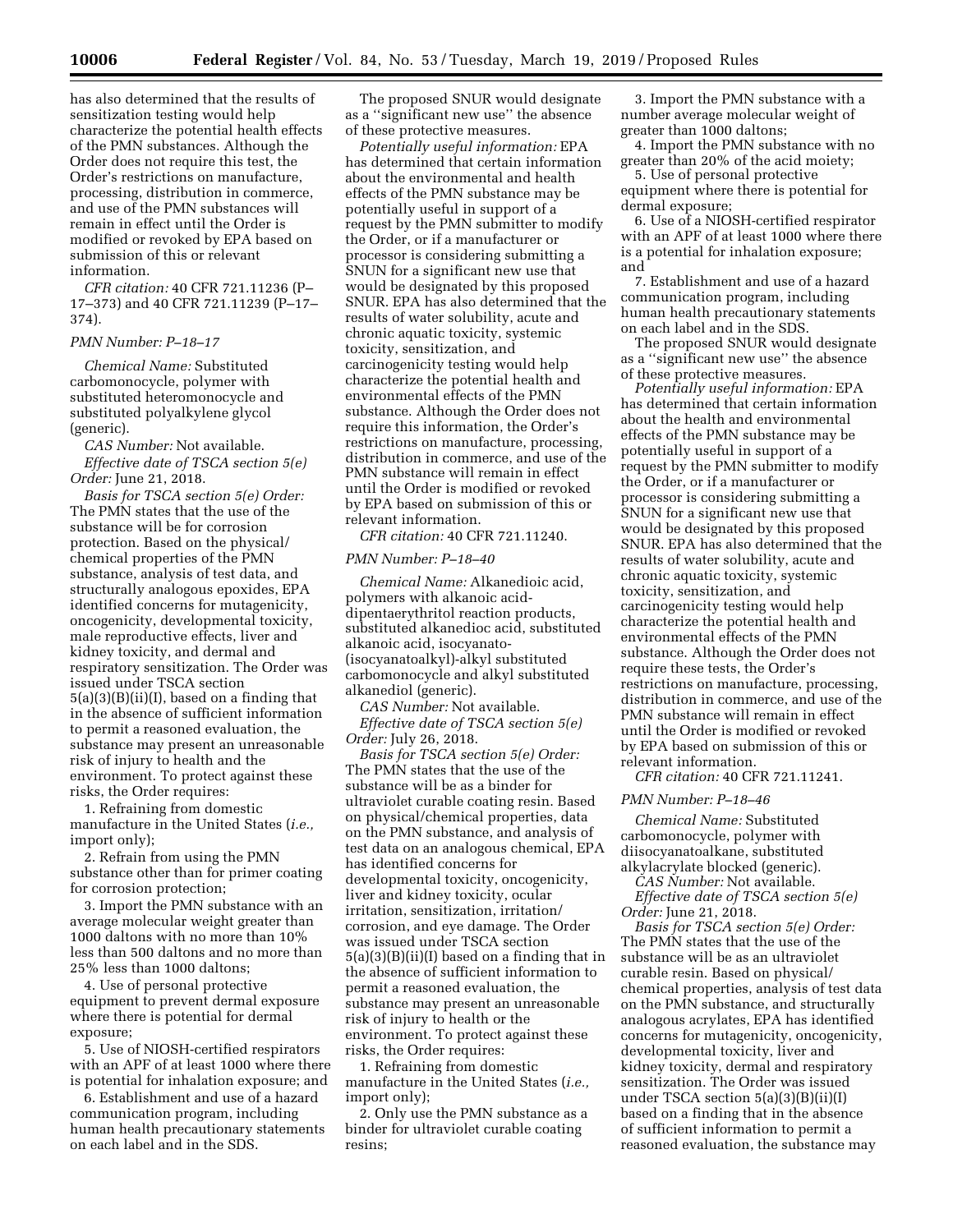present an unreasonable risk of injury to health and the environment. To protect against these risks, the Order requires:

1. Refraining from domestic manufacture in the United States (*i.e.,*  import only);

2. Refrain from using the PMN substance other than as an ultraviolet curable resin;

3. Import the PMN substance with an average molecular weight greater than 1390 daltons with no more than 11% less than 500 daltons and no more than 30% less than 1000 daltons;

4. Use of personal protective equipment to prevent dermal exposure where there is potential for dermal exposure;

5. Use of NIOSH-certified respirators with an APF of at least 1000 where there is potential for inhalation exposure; and

6. Establishment and use of a hazard communication program, including human health precautionary statements on each label and in the SDS.

The proposed SNUR would designate as a ''significant new use'' the absence of these protective measures.

*Potentially useful information:* EPA has determined that certain information about the health and environmental effects of the PMN substance may be potentially useful in support of a request by the PMN submitter to modify the Order, or if a manufacturer or processor is considering submitting a SNUN for a significant new use that would be designated by this proposed SNUR. EPA has also determined that the results of water solubility, acute and chronic aquatic toxicity, pulmonary toxicity, and sensitization, testing would help characterize the potential health and environmental effects of the PMN substance. Although the Order does not require these tests, the Order's restrictions on manufacture, processing, distribution in commerce, and use of the PMN substance will remain in effect until the Order is modified or revoked by EPA based on submission of this or relevant information.

*CFR citation:* 40 CFR 721.11242.

*PMN Number: P–18–47* 

*Chemical Name:* 1,2-Ethanediol, 1,2 dibenzoate.

*CAS Number:* 94–49–5.

*Effective date of TSCA section 5(e) Order:* July 31, 2018.

*Basis for TSCA section 5(e) Order:*  The PMN states that the use of the substance will be as a phlegmatizer (stabilizer for compounds susceptible to detonation) for peroxides for use with polyester and vinyl ester resins as well as with curable unsaturated polyester and methacrylic resins. Based on test data on the PMN substance, and

analysis of test data on analogous chemicals, EPA has identified concerns for blood, liver, and kidney toxicity, neurotoxicity, immunotoxicity, and reproductive and developmental toxicity, and ecotoxicity. The Order was issued under TSCA sections 5(a)(3)(B)(i) and 5(e)(1)(A)(i), based on a finding that the available information is insufficient to permit a reasoned evaluation of the health effects of the PMN substance. The Order was also issued under TSCA sections 5(a)(3)(B)(ii)(I) and  $5(e)(1)(A)(ii)(I)$ , based on a finding that in the absence of sufficient information to permit a reasoned evaluation, the substance may present an unreasonable risk of injury to health and the environment. Additionally, the Order was issued under 5(a)(3)(B)(ii)(II) and  $5(e)(1)(A)(ii)(II)$ , based on a finding that the substance is or will be produced in substantial quantities and that the substance either enters or may reasonable be anticipated to enter the environment in substantial quantities, or there is or may be significant (or substantial) human exposure to the substance. To protect against these risks, the Order requires:

1. Use of personal protective equipment where there is potential for dermal exposure;

2. Use of a NIOSH-certified respirator with an APF of at least 25 where there is a potential for inhalation exposure;

3. Establishment and use of a hazard communication program, including human health precautionary statements on each label and in the SDS;

4. Refraining from domestic manufacture in the United States (*i.e.,*  import only);

5. Only use the PMN substance as a phlegmatizer (stabilizer for compounds susceptible to detonation) for peroxides for use with polyester and vinyl ester resins as well as with curable unsaturated polyester and methacrylic resins; and

6. No release of the PMN substance resulting in surface water

concentrations that exceed 10 ppb. The proposed SNUR would designate as a ''significant new use'' the absence of these protective measures.

*Potentially useful information:* EPA has determined that certain information about the health and environmental effects of the PMN substance may be potentially useful in support of a request by the PMN submitter to modify the Order, or if a manufacturer or processor is considering submitting a SNUN for a significant new use that would be designated by this proposed SNUR. EPA has also determined that the results of acute aquatic toxicity and neurotoxicity/developmental

neurotoxicity/prenatal development testing would help characterize the potential health and environmental effects of the PMN substance. Although the Order does not require these tests, the Order's restrictions on manufacture, processing, distribution in commerce, and use of the PMN substance will remain in effect until the Order is modified or revoked by EPA based on submission of this or relevant information.

*CFR citation:* 40 CFR 721.11243.

## *PMN Number: P–18–51*

*Chemical Name:* Alkenoic acid, reaction products with polymers with isocyanatoalkane and substituted alkanoic acid, substituted monoacrylate alkanoate-blocked (generic).

*CAS Number:* Not available.

*Effective date of TSCA section 5(e) Order:* July 30, 2018.

*Basis for TSCA section 5(e) Order:*  The PMN states that the use of the substance will be as a waterborne ultraviolet curable coating resin binder for inkjet, ink, or overprint varnish. Based on physical/chemical properties, available data on the PMN substance and comparison to structurally analogous acrylates, EPA has identified concern for developmental toxicity, sensitization, irritation, corrosion, and eye damage. The Order was issued under TSCA section 5(a)(3)(B)(ii)(I) based on a finding that in the absence of sufficient information to permit a reasoned evaluation, the substances may present an unreasonable risk of injury to human health or the environment. To protect against these risks, the Order requires:

1. Refraining from domestic manufacture in the United States (*i.e.,*  import only);

2. Only use the PMN substance as a waterborne ultraviolet curable coating resin binder for inkjet, ink, or overprint varnish;

3. Import the PMN substance with no greater than 24% branched alkyl acid moiety content;

4. Import the PMN substance with no greater than 0.1% isocyanate content;

5. Use of personal protective equipment where there is potential for dermal exposure;

6. Use of a NIOSH-certified respirator with an APF of at least 1000 where there is a potential for inhalation exposure;

7. Establishment and use of a hazard communication program, including human health precautionary statements on each label and in the SDS; and

8. No release of the PMN substance resulting in surface water concentrations that exceed 660 ppb.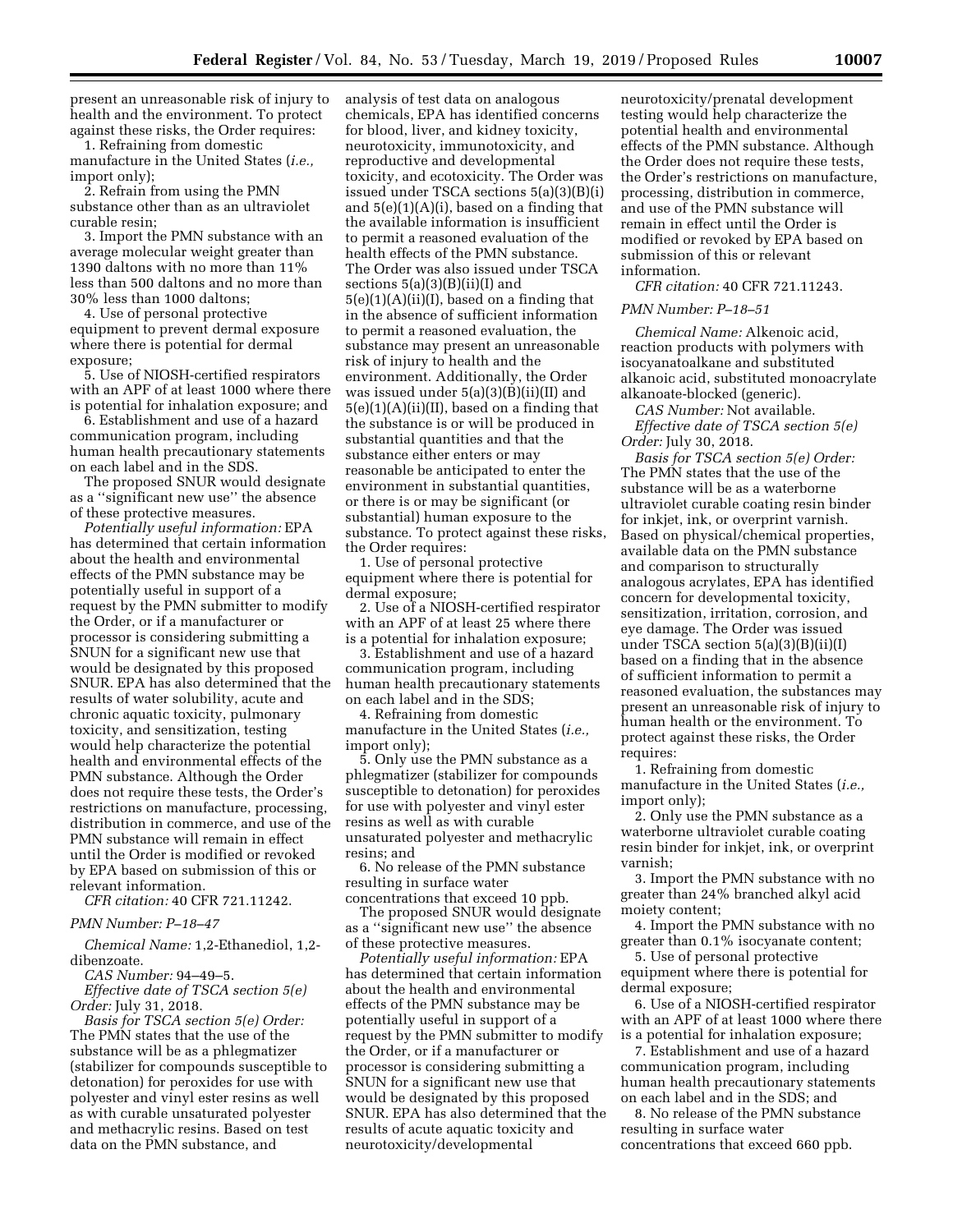The proposed SNUR would designate as a ''significant new use'' the absence of these protective measures.

*Potentially useful information:* EPA has determined that certain information about the health and environmental effects of the PMN substance may be potentially useful in support of a request by the PMN submitter to modify the Order, or if a manufacturer or processor is considering submitting a SNUN for a significant new use that would be designated by this proposed SNUR. EPA has also determined that the results of water solubility, acute and chronic aquatic toxicity, developmental toxicity, and sensitization testing would help characterize the potential health and environmental effects of the PMN substance. Although the Order does not require these tests, the Order's restrictions on manufacture, processing, distribution in commerce, and use of the PMN substance will remain in effect until the Order is modified or revoked by EPA based on submission of this or relevant information.

*CFR citation:* 40 CFR 721.11244.

# *PMN Numbers: P–18–71 and P–18–79*

*Chemical Names:* Aromatic dicarboxylic acid, compd. with alkane diamines, polymer with alkane diamine and alkane dicarboxylic acid (generic) (P–18–71) and Aromatic dicarboxylic acid, compd. with alkyl diamines, homopolymer (generic) (P–18–79).

*CAS Numbers:* Not available. *Effective date of TSCA section 5(e) Order:* July 6, 2018.

*Basis for TSCA section 5(e) Order:*  The PMNs state that the generic (nonconfidential) use of the substances will be as engineering thermoplastic. EPA identified concern for lung effects if the PMN substances are made with a particle size less than 10 microns based on analogy to similar poorly soluble particles. The Order was issued under TSCA sections 5(a)(3)(B)(ii)(I) and 5(e)(l)(A)(ii)(I) of TSCA, based on a finding that in the absence of sufficient information to permit a reasoned evaluation, the substances may present an unreasonable risk of injury to human health and the environment. To protect against this risk, the Order requires manufacture of the PMN substances with a particle size greater than 10 microns. The proposed SNUR would designate as a ''significant new use'' the absence of this protective measure.

*Potentially useful information:* EPA has determined that certain information about the health effects of the PMN substances would be potentially useful in support of a request by the PMN submitter to modify the Order, or if a manufacturer or processor is

considering submitting a SNUN for a significant new use that would be designated by this proposed SNUR. EPA has also determined that the results of pulmonary effects testing would help characterize the potential health effects of the PMN substance. Although the Order does not require this test, the Order's restrictions on manufacture, processing, distribution in commerce, and use of the PMN substances will remain in effect until the Order is modified or revoked by EPA based on submission of this or relevant information.

*CFR citations:* 40 CFR 721.11245 (P– 18–71) and 40 CFR 721.11246 (P–18– 79).

# *PMN Number: P–18–82*

*Chemical Name:* Aspartic acid, tallow modified diester (generic).

*CAS Number:* Not available. *Effective date of TSCA section 5(e) Order:* July 3, 2018.

*Basis for TSCA section 5(e) order:* The PMN states that the use of the substance will be as an intermediate used in the manufacture of a surface-active agent. Based on test data available for an analogue, EPA has identified concerns for irritation, blood effects, neurotoxicity and surfactant effects in the lungs based on analogue data. Based on SAR analysis of anionic surfactants, EPA predicts toxicity to aquatic organisms may occur at concentrations that exceed 1 ppb. The Order was issued under TSCA sections 5(a)(3)(B)(ii)(I) and  $5(e)(1)(A)(ii)(I)$ , based on a finding that in the absence of sufficient information to permit a reasoned evaluation, the substances may present an unreasonable risk of injury to human health and the environment. To protect against these risks, the Order requires:

1. Manufacture, process and use of the PMN substance only as stated in the PMN submission;

2. Use only as an intermediate;

3. Refraining from modifying the manufacture, processing or use in a manner resulting in inhalation exposure;

4. Use of personal protective equipment to prevent dermal exposure (where there is potential for dermal exposure);

5. Establishment and use of a hazard communication program, including human health precautionary statement on each label and in the SDS;

6. That PMN residuals will be recycled back into the process as stated in the PMN; and

7. No release of the PMN substance resulting in surface water concentrations that exceed 1 ppb.

The proposed SNUR would designate as a ''significant new use'' the absence of these protective measures.

*Potentially useful information:* EPA has determined that certain information about the environmental and health effects of the PMN substance may be potentially useful in support of a request by the PMN submitter to modify the Order, or if a manufacturer or processor is considering submitting a SNUN for a significant new use that would be designated by this proposed SNUR. EPA has also determined that the results of acute aquatic toxicity, pulmonary effects, and specific target organ toxicity testing would help characterize the potential environmental and health effects of the PMN substance. Although the Order does not require these tests, the Order's restrictions on manufacture, processing, distribution in commerce, use, and disposal of the PMN substance will remain in effect until the Order is modified or revoked by EPA based on submission of this or relevant information.

*CFR citation:* 40 CFR 721.11247.

# *PMN Number: P–18–130*

*Chemical Name:* Substituted alkanediol, polymer with heteromonocycles, alkenoate, metal complexes (generic).

*CAS Number:* Not available.

*Effective date of TSCA section 5(e) Order:* July 26, 2018.

*Basis for TSCA section 5(e) Order:*  The PMN states that the use of the substance will be as an adhesion promoter for industrial application. Based on analysis of analogous acrylates, and physical/chemical properties, EPA has identified concerns for mutagenicity, oncogenicity, developmental toxicity, sensitization, irritation, and liver and kidney toxicity. The Order was issued under TSCA sections 5(a)(3)(B)(ii)(I) and  $5(e)(1)(A)(ii)(I)$ , based on a finding that in the absence of sufficient information to permit a reasoned evaluation, the substance may present an unreasonable risk of injury to health and the environment. To protect against these risks, the Order requires:

1. Use of personal protective equipment where there is a potential for dermal exposure;

2. Use of a NIOSH-certified respirator with an APF of at least 50 to mitigate inhalation and 1000 where the PMN substance has a use involving spray application;

3. Refraining from domestic manufacture in the United States (*i.e.,*  import only);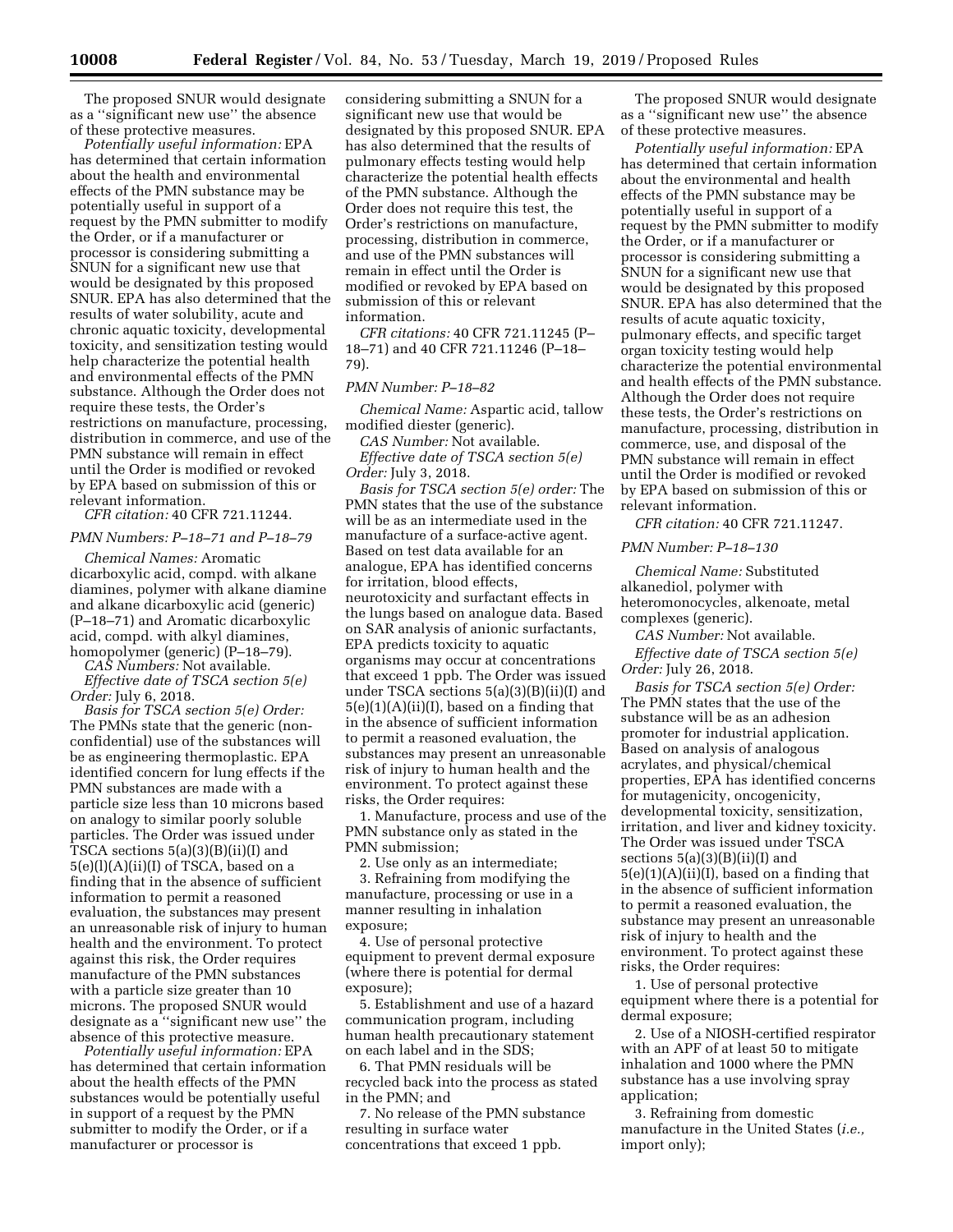4. Use of the PMN substance only as an adhesion promoter for industrial applications; and

5. Establishment and use of a hazard communication program, including human health precautionary statements on each label and in the SDS.

The proposed SNUR would designate as a ''significant new use'' the absence of these protective measures.

*Potentially useful information:* EPA has determined that certain information about the health effects of the PMN substance may be potentially useful in support of a request by the PMN submitter to modify the Order, or if a manufacturer or processor is considering submitting a SNUN for a significant new use that would be designated by this proposed SNUR. EPA has also determined that the results of absorption, distribution, metabolism, elimination, genotoxicity, and sensitization testing would help characterize the potential health effects of the PMN substance. Although the Order does not require these tests, the Order's restrictions on manufacture, distribution in commerce, and use of the PMN substance will remain in effect until the Order is modified or revoked by EPA based on submission of this or relevant information.

*CFR citation:* 40 CFR 721.11248.

# **V. Rationale and Objectives of the Proposed Rule**

#### *A. Rationale*

During review of the PMNs submitted for the chemical substances that are subject to these proposed SNURs, EPA concluded that for all 28 chemical substances regulation was warranted under TSCA section 5(e), pending the development of information sufficient to make reasoned evaluations of the health or environmental effects of the chemical substances. The basis for such findings is outlined in Unit IV. Based on these findings, TSCA section 5(e) Orders requiring the use of appropriate exposure controls were negotiated with the PMN submitters. The SNURs would identify as significant new uses any manufacturing, processing, use, distribution in commerce, or disposal that does not conform to the restrictions imposed by the underlying Orders, consistent with TSCA section 5(f)(4).

#### *B. Objectives*

EPA is proposing these SNURs for specific chemical substances which have undergone premanufacture review because the Agency wants to achieve the following objectives about the significant new uses designated in this rule:

• EPA would receive notice of any person's intent to manufacture or process a listed chemical substance for the described significant new use before that activity begins.

• EPA would have an opportunity to review and evaluate data submitted in a SNUN before the notice submitter begins manufacturing or processing a listed chemical substance for the described significant new use.

• EPA would be able to either determine that the prospective manufacture or processing is not likely to present an unreasonable risk, or to take necessary regulatory action associated with any other determination, before the described significant new use of the chemical substance occurs.

• EPA would identify as significant new uses any manufacturing, processing, use, distribution in commerce, or disposal that does not conform to the restrictions imposed by the underlying Orders, consistent with TSCA section 5(f)(4).

Issuance of a SNUR for a chemical substance does not signify that the chemical substance is listed on the TSCA Chemical Substance Inventory (TSCA Inventory). Guidance on how to determine if a chemical substance is on the TSCA Inventory is available on the internet at *[http://www.epa.gov/opptintr/](http://www.epa.gov/opptintr/existingchemicals/pubs/tscainventory/index.html)  [existingchemicals/pubs/tscainventory/](http://www.epa.gov/opptintr/existingchemicals/pubs/tscainventory/index.html) [index.html.](http://www.epa.gov/opptintr/existingchemicals/pubs/tscainventory/index.html)* 

# **VI. Applicability of the Proposed Significant New Use Designation**

To establish a significant new use, EPA must determine that the use is not ongoing. The chemical substances subject to this proposed rule have undergone premanufacture review. In cases where EPA has not received a notice of commencement (NOC) and the chemical substance has not been added to the TSCA Inventory, no person may commence such activities without first submitting a PMN. Therefore, for chemical substances for which an NOC has not been submitted EPA concludes that the designated significant new uses are not ongoing.

When chemical substances identified in this proposed rule are added to the TSCA Inventory, EPA recognizes that, before the rule is effective, other persons might engage in a use that has been identified as a significant new use. However, TSCA section 5(e) Orders have been issued for all of the chemical substances, and the PMN submitters are prohibited by the TSCA section 5(e) Orders from undertaking activities which would be designated as significant new uses. The identities of 23 of the 28 chemical substances subject

to this proposed rule have been claimed as confidential (per §§ 720.25) for a chemical substance covered by this action. Based on this, the Agency believes that it is highly unlikely that any of the significant new uses described in the regulatory text of this proposed rule are ongoing.

Therefore, EPA designates March 19, 2019 as the cutoff date for determining whether the new use is ongoing. The objective of EPA's approach is to ensure that a person cannot defeat a SNUR by initiating a significant new use before the effective date of the final rule. In developing this proposed rule, EPA has recognized that, given EPA's general practice of posting proposed rules on its website a week or more in advance of **Federal Register** publication, this objective could be thwarted even before **Federal Register** publication of the proposed rule.

Persons who begin commercial manufacture or processing of the chemical substances for a significant new use identified as of that date would have to cease any such activity upon the effective date of the final rule. To resume their activities, these persons would have to first comply with all applicable SNUR notification requirements and wait until EPA has conducted a review of the notice, made an appropriate determination on the notice, and has taken such actions as are required with that determination.

# **VII. Development and Submission of Information**

EPA recognizes that TSCA section 5 does not require developing any particular new information (*e.g.,*  generating test data) before submission of a SNUN. There is an exception: Development of test data is required where the chemical substance subject to the SNUR is also subject to a rule, order or consent agreement under TSCA section 4 (see TSCA section 5(b)(1)). In the absence of a TSCA section 4 test rule covering the chemical substance, persons are required only to submit information in their possession or control and to describe any other information known to or reasonably ascertainable by them (see 40 CFR 720.50). However, upon review of PMNs and SNUNs, the Agency has the authority to require appropriate testing. Unit IV. lists potentially useful information identified by EPA that would help characterize the potential health and/or environmental effects of the PMN/SNUN substance for all of the listed SNURs. EPA recognizes that the 2016 Lautenberg Amendments have led to modifications in our approach to testing requirements, including an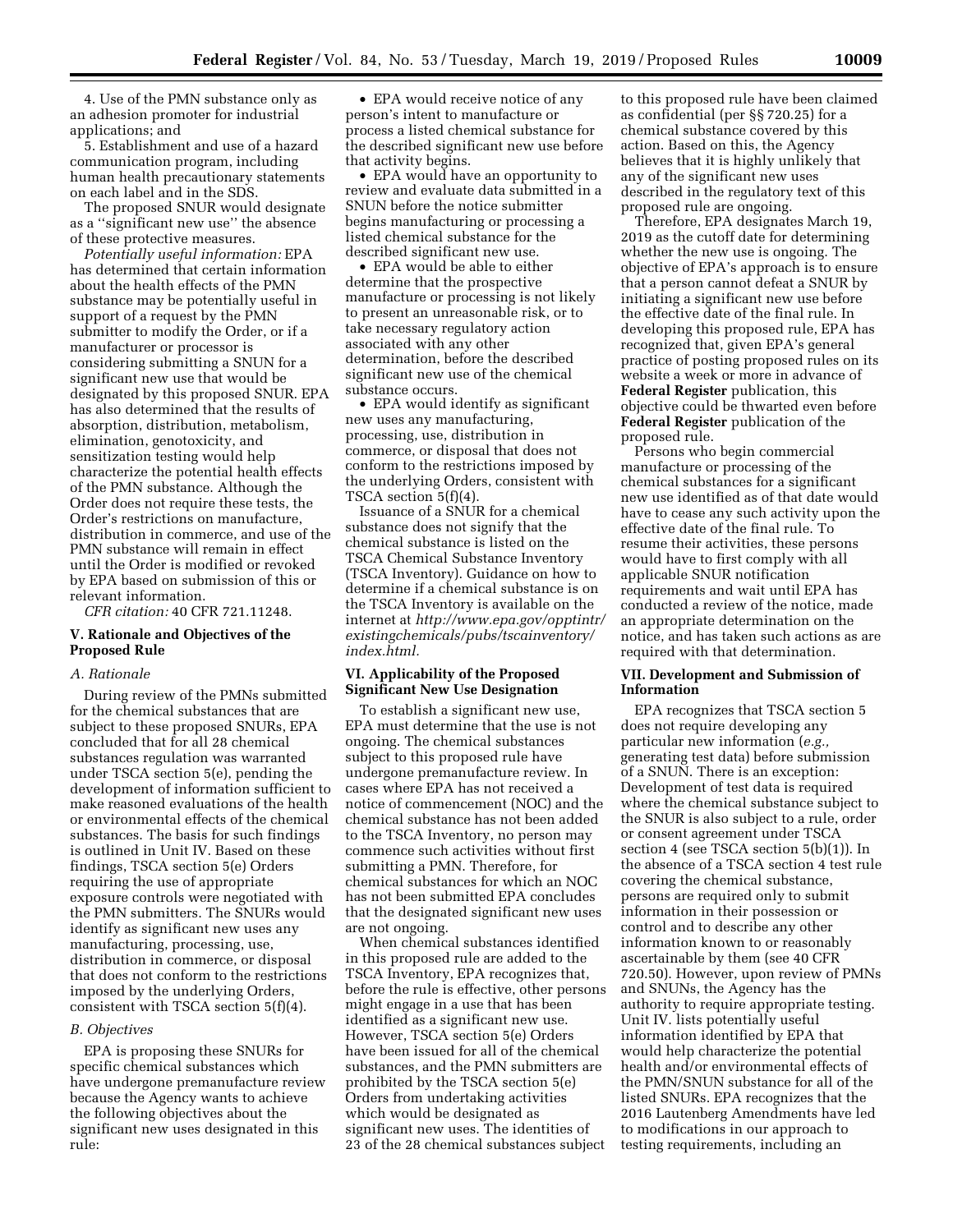increased consideration of alternatives to vertebrate testing. Descriptions of tests/information needs are provided for informational purposes only and EPA strongly encourages persons, before performing any testing, to consult with the Agency pertaining to protocol selection. Pursuant to TSCA section 4(h), which pertains to reduction of testing in vertebrate animals, EPA encourages consultation with the Agency on the use of alternative test methods and strategies (also called New Approach Methodologies, or NAMs), if available, to generate the potentially useful information. EPA encourages dialogue with Agency representatives to help determine how best the submitter can meet both the data needs and the objective of TSCA section 4(h). To access the OCSPP test guidelines referenced in this document electronically, please go to *[http://](http://www.epa.gov/ocspp) [www.epa.gov/ocspp](http://www.epa.gov/ocspp)* and select ''Test Methods and Guidelines.'' The Organisation for Economic Co-operation and Development test guidelines are available from the OECD Bookshop at *<http://www.oecdbookshop.org>*or SourceOECD at *[http://](http://www.sourceoecd.org) [www.sourceoecd.org.](http://www.sourceoecd.org)* 

In certain of the TSCA section 5(e) Orders for the chemical substances that would be regulated under this proposed rule, EPA has established production limits in view of the lack of data on the potential health and environmental risks that may be posed by the significant new uses or increased exposure to the chemical substances. These limits cannot be exceeded unless the PMN submitter first submits the results of specified tests that would permit a reasoned evaluation of the potential risks posed by these chemical substances. Listings of the tests specified in the TSCA section 5(e) Orders are included in Unit IV. The proposed SNURs contain the same production limits as the TSCA section 5(e) Orders. Exceeding these production limits is defined as a significant new use. Persons who intend to exceed the production limit must notify the Agency by submitting a SNUN at least 90 days in advance of commencement of nonexempt commercial manufacture or processing and wait until EPA has conducted a review of the notice, made an appropriate determination on the notice, and has taken such actions as are required with that determination.

Any request by EPA for the testing described in the Orders was made based on EPA's consideration of available screening-level data, if any, as well as other available information on appropriate testing for the PMN substances. Further, any such testing/

information request on the part of EPA that includes testing on vertebrates was made after consideration of available toxicity information, computational toxicology and bioinformatics, and highthroughput screening methods and their prediction models.

The potentially useful information listed in Unit IV. may not be the only means of addressing the potential risks of the chemical substance. EPA recommends that potential SNUN submitters contact EPA early enough so that they will be able to conduct the appropriate tests. SNUN submitters should be aware that EPA will be better able to evaluate SNUNs which provide detailed information on the following:

• Human exposure and environmental release that may result from the significant new use of the chemical substances.

• Information on risks posed by the chemical substances compared to risks posed by potential substitutes.

# **VIII. SNUN Submissions**

According to § 721.1(c), persons submitting a SNUN must comply with the same notification requirements and EPA regulatory procedures as persons submitting a PMN, including submission of test data on health and environmental effects as described in 40 CFR 720.50. SNUNs must be submitted on EPA Form No. 7710–25, generated using e-PMN software, and submitted to the Agency in accordance with the procedures set forth in 40 CFR 720.40 and § 721.25. E–PMN software is available electronically at *[http://](http://www.epa.gov/opptintr/newchems) [www.epa.gov/opptintr/newchems.](http://www.epa.gov/opptintr/newchems)* 

## **IX. Economic Analysis**

EPA has evaluated the potential costs of establishing SNUN requirements for potential manufacturers and processors of the chemical substances subject to this proposed rule. EPA's complete economic analysis is available in the docket under docket ID number EPA– HQ–OPPT–2018–0650.

# **X. Statutory and Executive Order Reviews**

# *A. Executive Order 12866*

This proposed rule would establish SNURs for several new chemical substances that were the subject of PMNs and TSCA section 5(e) Orders. The Office of Management and Budget (OMB) has exempted these types of actions from review under Executive Order 12866, entitled ''Regulatory Planning and Review'' (58 FR 51735, October 4, 1993).

# *B. Paperwork Reduction Act (PRA)*

According to PRA (44 U.S.C. 3501 *et seq.*), an agency may not conduct or sponsor, and a person is not required to respond to a collection of information that requires OMB approval under PRA, unless it has been approved by OMB and displays a currently valid OMB control number. The OMB control numbers for EPA's regulations in title 40 of the CFR, after appearing in the **Federal Register**, are listed in 40 CFR part 9, and included on the related collection instrument or form, if applicable.

The information collection requirements related to this proposed rule have already been approved by OMB pursuant to PRA under OMB control number 2070–0012 (EPA ICR No. 574). This action does not impose any burden requiring additional OMB approval. If an entity were to submit a SNUN to the Agency, the annual burden is estimated to average between 30 and 170 hours per response. This burden estimate includes the time needed to review instructions, search existing data sources, gather and maintain the data needed, and complete, review, and submit the required SNUN.

Send any comments about the accuracy of the burden estimate, and any suggested methods for minimizing respondent burden, including through the use of automated collection techniques, to the Director, Collection Strategies Division, Office of Environmental Information (2822T), Environmental Protection Agency, 1200 Pennsylvania Ave. NW, Washington, DC 20460–0001. Please remember to include the OMB control number in any correspondence, but do not submit any completed forms to this address.

# *C. Regulatory Flexibility Act (RFA)*

Pursuant to section 605(b) of the Regulatory Flexibility Act (RFA) (5 U.S.C. 601 *et seq.*), the Agency hereby certifies that promulgation of this proposed SNUR would not have a significant adverse economic impact on a substantial number of small entities. The requirement to submit a SNUN applies to any person (including small or large entities) who intends to engage in any activity described in the final rule as a ''significant new use.'' Because these uses are ''new,'' based on all information currently available to EPA, it appears that no small or large entities presently engage in such activities. A SNUR requires that any person who intends to engage in such activity in the future must first notify EPA by submitting a SNUN. Although some small entities may decide to pursue a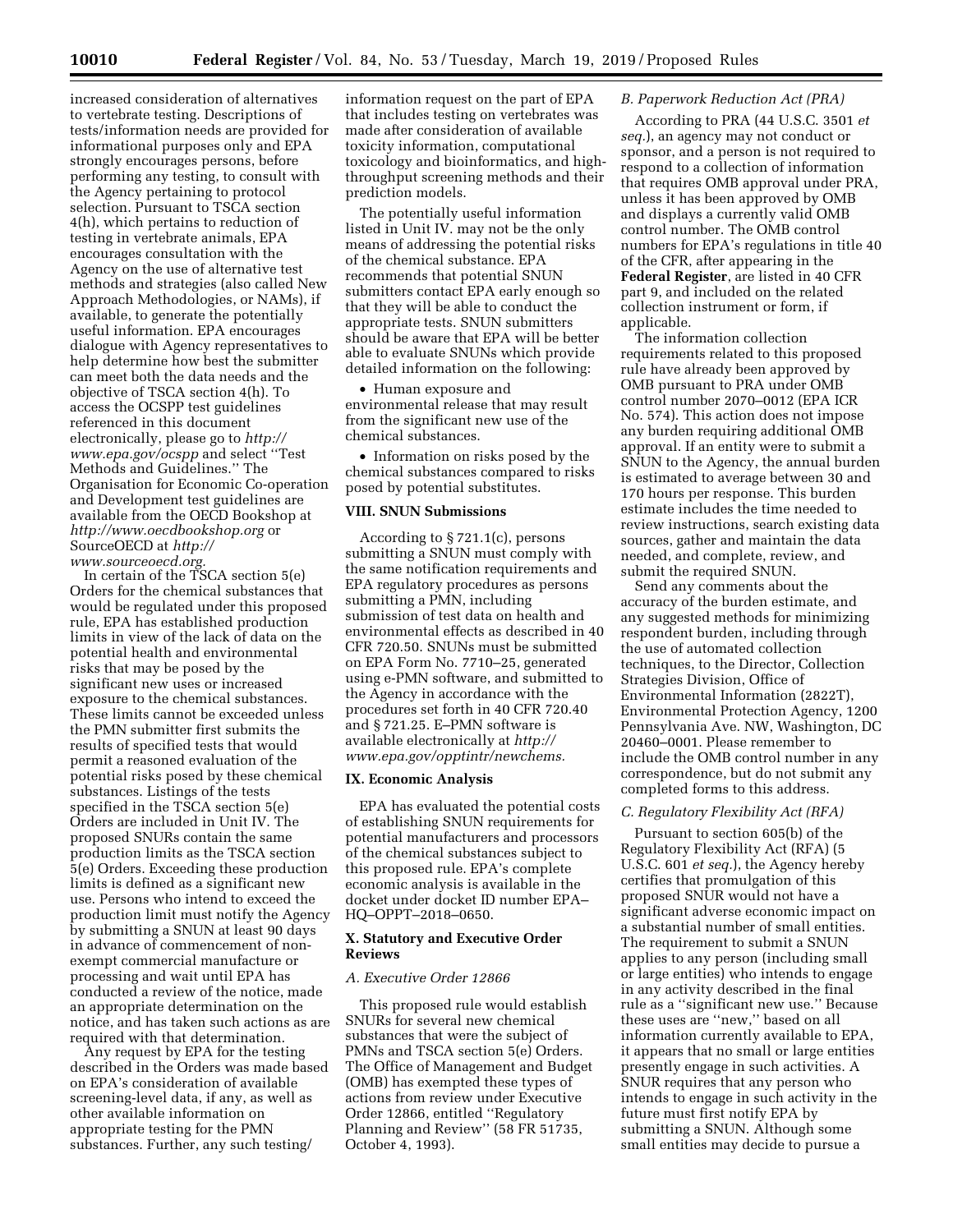significant new use in the future, EPA cannot presently determine how many, if any, there may be. However, EPA's experience to date is that, in response to the promulgation of SNURs covering over 1,000 chemicals, the Agency receives only a small number of notices per year. For example, the number of SNUNs received was seven in Federal fiscal year (FY) 2013, 13 in FY2014, six in FY2015, 10 in FY2016, and 14 in FY2017, and only a fraction of these were from small businesses. In addition, the Agency currently offers relief to qualifying small businesses by reducing the SNUN submission fee from \$16,000 to \$2,800. This lower fee reduces the total reporting and recordkeeping of cost of submitting a SNUN to about \$10,116 for qualifying small firms. Therefore, the potential economic impacts of complying with this proposed SNUR are not expected to be significant or adversely impact a substantial number of small entities. In a SNUR that published in the **Federal Register** of June 2, 1997 (62 FR 29684) (FRL–5597– 1), the Agency presented its general determination that final SNURs are not expected to have a significant economic impact on a substantial number of small entities, which was provided to the Chief Counsel for Advocacy of the Small Business Administration.

# *D. Unfunded Mandates Reform Act (UMRA)*

Based on EPA's experience with proposing and finalizing SNURs, State, local, and Tribal governments have not been impacted by these rulemakings, and EPA does not have any reasons to believe that any State, local, or Tribal government will be impacted by this action. As such, EPA has determined that this proposed rule would not impose any enforceable duty, contain any unfunded mandate, or otherwise have any effect on small governments subject to the requirements of UMRA sections 202, 203, 204, or 205 (2 U.S.C. 1501 *et seq.*).

## *E. Executive Order 13132*

This proposed rule would not have a substantial direct effect on States, on the relationship between the national government and the States, or on the distribution of power and responsibilities among the various levels of government, as specified in Executive Order 13132, entitled ''Federalism'' (64 FR 43255, August 10, 1999).

# *F. Executive Order 13175*

This proposed rule would not have Tribal implications because it is not expected to have substantial direct

effects on Indian Tribes. This proposed rule would not significantly nor uniquely affect the communities of Indian Tribal governments, nor would it involve or impose any requirements that affect Indian Tribes. Accordingly, the requirements of Executive Order 13175, entitled ''Consultation and Coordination with Indian Tribal Governments'' (65 FR 67249, November 9, 2000), do not apply to this action.

# *G. Executive Order 13045*

This proposed rule is not subject to Executive Order 13045, entitled ''Protection of Children from Environmental Health Risks and Safety Risks'' (62 FR 19885, April 23, 1997), because this is not an economically significant regulatory action as defined by Executive Order 12866, and this action does not address environmental health or safety risks disproportionately affecting children.

## *H. Executive Order 13211*

This proposed rule is not subject to Executive Order 13211, entitled ''Actions Concerning Regulations That Significantly Affect Energy Supply, Distribution, or Use'' (66 FR 28355, May 22, 2001), because this proposed rule is not expected to affect energy supply, distribution, or use and because this proposed rule is not a significant regulatory action under Executive Order 12866.

# *I. National Technology Transfer and Advancement Act (NTTAA)*

In addition, since this proposed rule would not involve any technical standards, NTTAA section 12(d) (15 U.S.C. 272 note), does not apply to this action.

# *J. Executive Order 12898*

This proposed rule does not entail special considerations of environmental justice related issues as delineated by Executive Order 12898, entitled ''Federal Actions to Address Environmental Justice in Minority Populations and Low-Income Populations'' (59 FR 7629, February 16, 1994).

### **List of Subjects in 40 CFR Part 721**

Environmental protection, Chemicals, Hazardous substances, Reporting and recordkeeping requirements.

Dated: February 27, 2019.

# **Jeffery Morris,**

*Director, Office of Pollution Prevention and Toxics.* 

Therefore, it is proposed that 40 CFR chapter I be amended as follows:

#### **PART 721—[AMENDED]**

■ 1. The authority citation for part 721 continues to read as follows:

**Authority:** 15 U.S.C. 2604, 2607, and 2625(c).

■ 2. Add § 721.11221 to subpart E to read as follows:

## **§ 721.11221 Fatty acids, C16 and C18 unsaturated, methyl esters, chlorinated.**

(a) *Chemical substance and significant new uses subject to reporting.*  (1) The chemical substances identified as fatty acids, C16 and C18-unsaturated, methyl esters, chlorinated (PMN P–15– 353, CAS No. 1642303–17–0) is subject to reporting under this section for the significant new uses described in paragraph (a)(2) of this section.

 $(2)$  The significant new uses are: (i) *Industrial, commercial, and consumer activities.* Requirements as specified in  $\S 721.80(k)$ . It is a significant new use to manufacture the substance beyond three years.

(ii) [Reserved]

(b) *Specific requirements.* The provisions of subpart A of this part apply to this section except as modified by this paragraph (b).

(1) *Recordkeeping.* Recordkeeping requirements as specified in § 721.125(a) through (i) are applicable to manufacturers and processors of the substances.

(2) *Limitations or revocation of certain notification requirements.* The provisions of § 721.185 apply to this section.

(3) *Determining whether a specific use is subject to this section.* The provisions of § 721.1725(b)(1) apply to paragraph (a)(2)(i) of this section.

■ 3. Add § 721.11222 to subpart E to read as follows:

## **§ 721.11222 Chlorinated complex esters (generic).**

(a) *Chemical substance and significant new uses subject to reporting.*  (1) The chemical substance generically identified as chlorinated complex esters (PMN P–15–433) is subject to reporting under this section for the significant new uses described in paragraph (a)(2) of this section.

(2) The significant new uses are: (i) *Industrial, commercial, and consumer activities.* Requirements as specified in § 721.80(k). It is a significant new use to manufacture the substance beyond three years.

(ii) [Reserved]

(b) *Specific requirements.* The provisions of subpart A of this part apply to this section except as modified by this paragraph (b).

(1) *Recordkeeping.* Recordkeeping requirements as specified in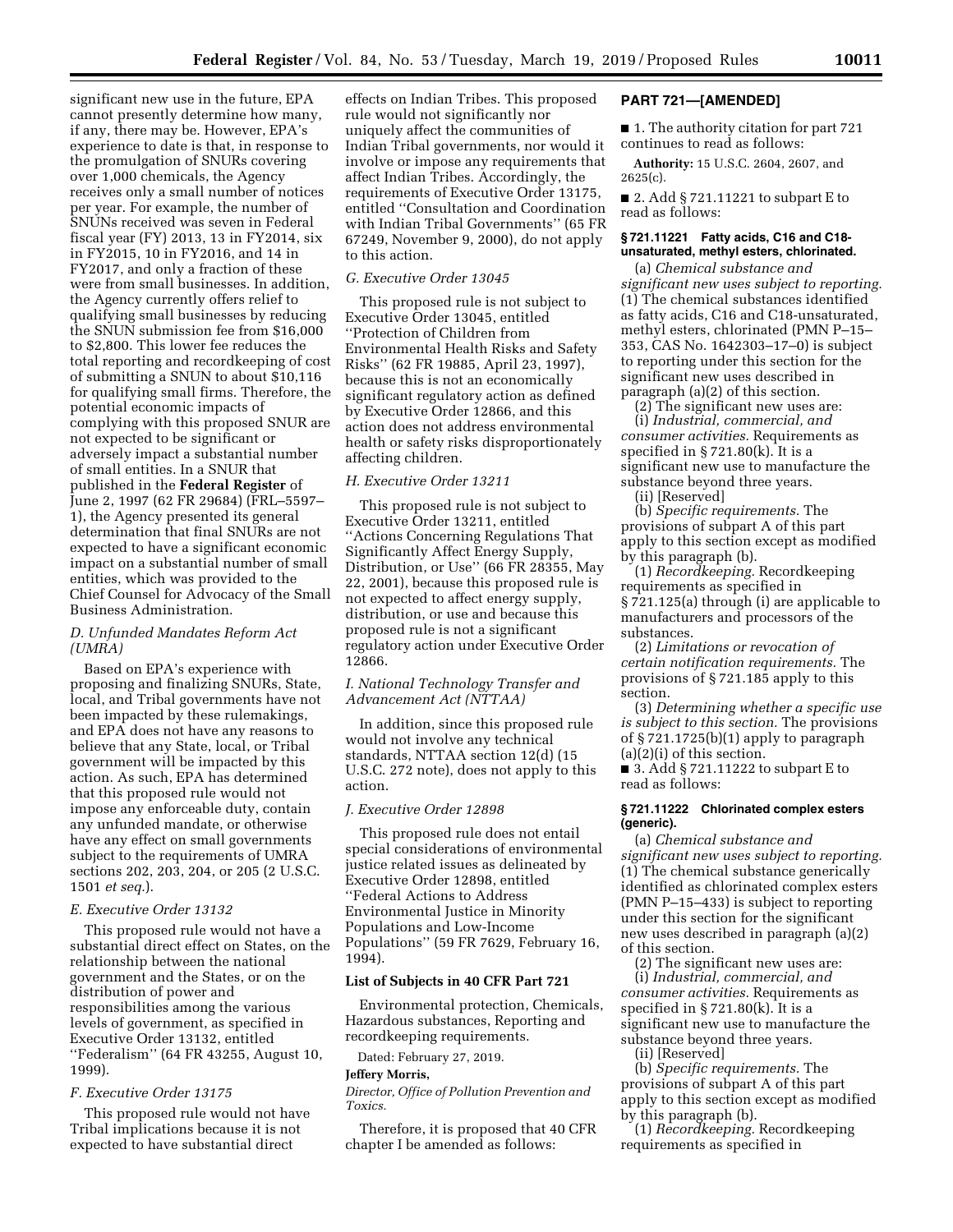§ 721.125(a) through (i) are applicable to manufacturers and processors of the substances.

(2) *Limitations or revocation of certain notification requirements.* The provisions of § 721.185 apply to this section.

(3) *Determining whether a specific use is subject to this section.* The provisions of § 721.1725(b)(1) apply to paragraph (a)(2)(i) of this section.

■ 4. Add § 721.11223 to subpart E to read as follows:

## **§ 721.11223 Sodium branched chain alkyl hydroxyl and branched chain alkenyl sulfonates (generic).**

(a) *Chemical substance and significant new uses subject to reporting.*  (1) The chemical substance generically identified as sodium branched chain alkyl hydroxyl and branched chain alkenyl sulfonates (P–16–186) is subject to reporting under this section for the significant new uses described in paragraph (a)(2) of this section.

(2) The significant new uses are:

(i) *Protection in the workplace.*  Requirements as specified in § 721.63(a)(1), (2)(i), (iv), (3), (When determining which persons are reasonable likely to be exposed as required for § 721.63(a)(1), engineering control measures (*e.g.,* enclosure or confinement of the operation, general and local ventilation) or administrative control measures (*e.g.,* workplace policies and procedures) shall be considered and implemented to prevent exposures, where feasible),  $(6)(v)$ ,  $(vi)$ , (particulate), (b)(concentration set at 1.0%), and (c).

(ii) *Hazard communication.*  Requirements as specified in § 721.72 (a) through (e)(concentration set at 1.0%), (f), (g)(1)(i), (ii), (ix), (eye irritation), (2)(i), (v), (eye protection),  $(4)(i)$ ,  $(ii)$ ,  $(iii)$ , and  $(5)$ . Alternative hazard and warning statements that meet the criteria of the Globally Harmonized System and OSHA Hazard Communication Standard may be used.

(iii) *Industrial, commercial, and consumer activities.* Requirements as specified in  $\S 721.80(k)$ . It is a significant new use to manufacture, process or use of the substance in a manner that results in inhalation exposure to vapor, dust, spray, mist, or aerosol.

(b) *Specific requirements.* The provisions of subpart A of this part apply to this section except as modified by this paragraph (b).

(1) *Recordkeeping.* Recordkeeping requirements as specified in § 721.125 (a) through (i) are applicable to manufacturers, importers, and processors of this substance.

(2) *Limitations or revocation of certain notification requirements.* The provisions of § 721.185 apply to this significant new use rule.

(3) *Determining whether a specific use is subject to this section.* The provisions of § 721.1725(b)(1) apply to paragraph (a)(2)(iii) of this section. ■ 5. Add § 721.11224 to subpart E to read as follows:

# **§ 721.11224 Spiro tetrafluoroborate (generic).**

(a) *Chemical substance and significant new uses subject to reporting.*  (1) The chemical substance generically identified as spiro tetrafluoroborate (PMN P–16–207) is subject to reporting under this section for the significant new uses described in paragraph (a)(2) of this section.

(2) The significant new uses are: (i) *Protection in the workplace.*  Requirements as specified in § 721.63(a)(1), (2), (3), (4), (When determining which persons are reasonably likely to be exposed as required for § 721.63 (a)(1) and (4), engineering control measures (*e.g.,*  enclosure or confinement of the operation, general and local ventilation) or administrative control measures (*e.g.,*  workplace policies and procedures) shall be considered and implemented to prevent exposure, where feasible), (a)(5)(respirators must provide a NIOSH assigned protection factor of at least 1000), (a)(6)(particulate), (b)(concentration set at 1.0%), and (c).

(A) As an alternative to the respirator requirements in paragraph (a)(2)(i) of this section, a manufacturer or processor may choose to follow the new chemical exposure limit (NCEL) provision listed in the TSCA section 5(e) Order for this substance. The NCEL is  $0.2 \text{ mg/m}^3$  as an 8-hour time-weighted average. Persons who wish to pursue NCELs as an alternative to § 721.63 respirator requirements may request to do so under § 721.30. Persons whose § 721.30 requests to use the NCELs approach are approved by EPA will be required to follow NCELs provisions comparable to those contained in the corresponding TSCA section 5(e) Order.

(B) [Reserved]

(ii) *Hazard communication.*  Requirements as specified in § 721.72(a) through (e)(concentration set at 1.0%),  $(f), (g)(1)(iv), (ix), (2)(i), (ii), (iii), (iv)(use)$ respiratory protection, or maintain workplace airborne concentrations at or below an 8-hour time-weighted average of 0.2 mg/m<sup>3</sup>, (v), (g)(5), alternative hazard and warning statements that meet the criteria of the Globally Harmonized System and OSHA Hazard Communication Standard may be used.

(iii) *Industrial, commercial, and consumer activities.* Requirements as specified in § 721.80(f), (k), and (q).

(b) *Specific requirements.* The provisions of subpart A of this part apply to this section except as modified by this paragraph (b).

(1) *Recordkeeping.* Recordkeeping requirements as specified in § 721.125(a) through (i) and (k) are applicable to manufacturers and processors of this substance.

(2) *Limitations or revocation of certain notification requirements.* The provisions of § 721.185 apply to this section.

(3) *Determining whether a specific use is subject to this section.* The provisions of § 721.1725(b)(1) apply to paragraph (a)(2)(iii) of this section.

■ 6. Add § 721.11225 to subpart E to read as follows:

## **§ 721.11225 2-Pyridinecarboxylic acid, 6- (4-chloro-2-fluoro-3-methoxyphenyl)-4,5 difluoro-, phenylmethyl ester.**

(a) *Chemical substance and significant new uses subject to reporting.*  (1) The chemical substance identified as 2-pyridinecarboxylic acid, 6-(4-chloro-2 fluoro-3-methoxyphenyl)-4,5-difluoro-, phenylmethyl ester (PMN P–16–246, CAS No. 1391033–38–7) is subject to reporting under this section for the significant new uses described in paragraph (a)(2) of this section.

 $(2)$  The significant new uses are:

(i) *Protection in the workplace.*  Requirements as specified in  $\S 7\overline{2}1.63(a)(1), (2)(i), (iv), (3), (4), (When$ determining which persons are reasonably likely to be exposed as required for § 721.63(a)(1) and (4), engineering control measures (*e.g.,*  enclosure or confinement of the operation, general and local ventilation) or administrative control measures (*e.g.,*  workplace policies and procedures) shall be considered and implemented to prevent exposure, where feasible), (a)(5)(respirators must provide a National Institute for Occupational Safety and Health assigned protection factor of at least 50), (a)(6)(i), (ii), (v), (vi), (b)(concentration set at 0.1%), and (c).

(ii) *Hazard communication.*  Requirements as specified in § 721.72(a) through (e) (concentration set at 0.1%),  $(f), (g)(1)(i), (ii), (iv), (vi), (vii), (ix), (2)(i),$  $(ii), (iii), (iv), (v), (3)(i), (ii), (4)(iii), and$ (5). Alternative hazard and warning statements that meet the criteria of the Globally Harmonized System and OSHA Hazard Communication Standard may be used.

(iii) *Industrial, commercial, and consumer activities.* Requirements as specified in § 721.80(k). It is a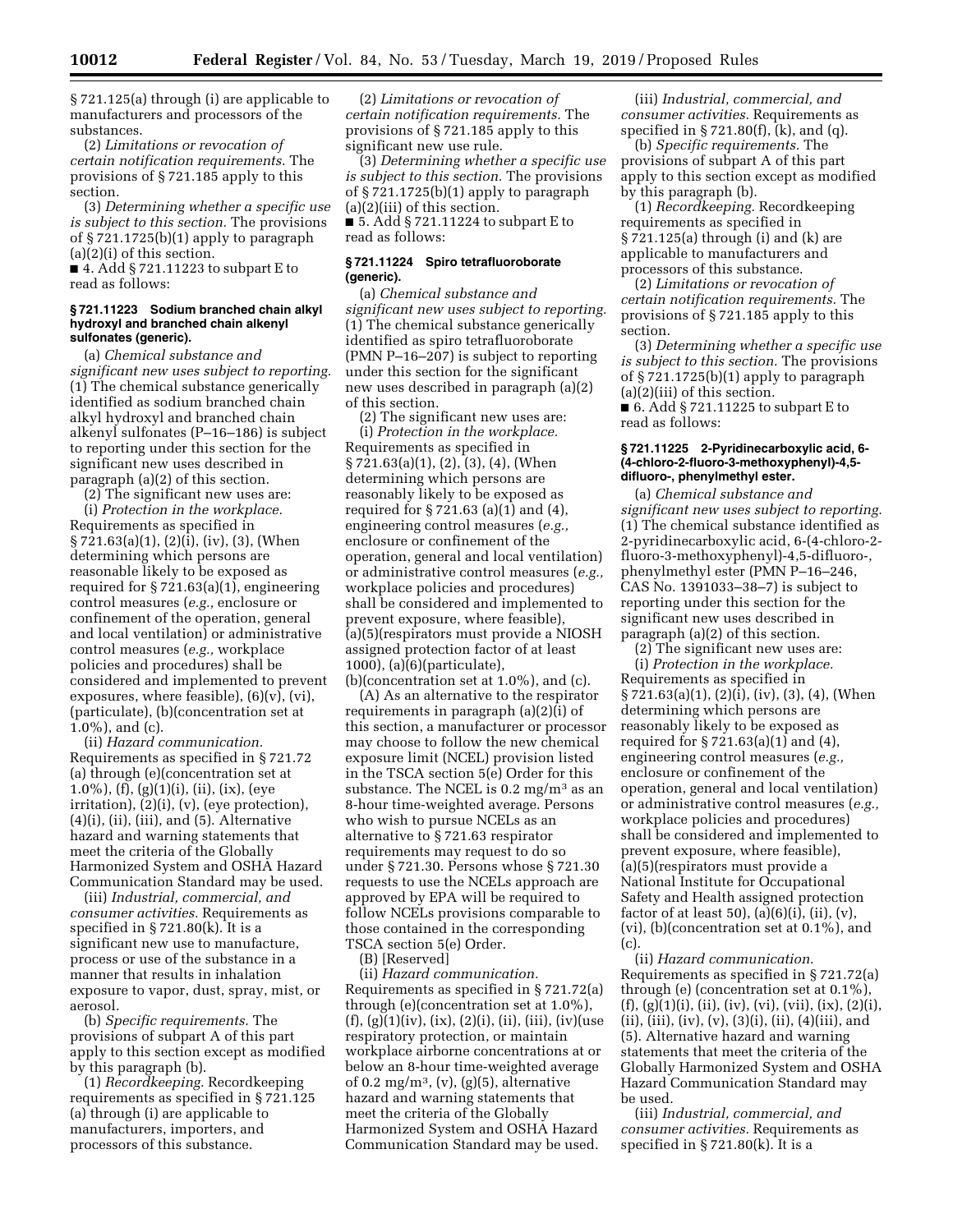significant new use to manufacture the substance beyond nine months.

(iv) *Release to water.* Requirements as specified in § 721.90(a)(1), (b)(1), and  $(c)(1)$ .

(b) *Specific requirements.* The provisions of subpart A of this part apply to this section except as modified by this paragraph (b).

(1) *Recordkeeping.* Recordkeeping requirements as specified in § 721.125(a) through (i), and (k) are applicable to manufacturers and processors of this substance.

(2) *Limitations or revocation of certain notification requirements.* The provisions of § 721.185 apply to this section.

(3) *Determining whether a specific use is subject to this section.* The provisions of § 721.1725(b)(1) apply to paragraph (a)(2)(iii) of this section.

■ 7. Add § 721.11226 to subpart E to read as follows:

#### **§ 721.11226 2-Pyridinecarboxylic acid, 4 amino-6-(4-chloro-2-fluoro-3 methoxyphenyl)-5-fluoro-, phenylmethyl ester, hydrochloride (1:1).**

(a) *Chemical substance and significant new uses subject to reporting.*  (1) The chemical substance identified as 2-pyridinecarboxylic acid, 4-amino-6-(4 chloro-2-fluoro-3-methoxyphenyl)-5 fluoro-, phenylmethyl ester, hydrochloride (1:1) (PMN P–16–516) is subject to reporting under this section for the significant new uses described in paragraph (a)(2) of this section.

(2) The significant new uses are: (i) *Protection in the workplace.*  Requirements as specified in § 721.63(a)(1), (2)(i), (iv), (3), (4), (When determining which persons are reasonably likely to be exposed as required for § 721.63(a)(1) and (4), engineering control measures (*e.g.,*  enclosure or confinement of the operation, general and local ventilation) or administrative control measures (*e.g.,*  workplace policies and procedures) shall be considered and implemented to prevent exposure, where feasible), (a)(5)(respirators must provide a National Institute for Occupational Safety and Health assigned protection factor of at least 50),  $(6)(i)$ ,  $(ii)$ ,  $(v)$ ,  $(vi)$ , (b)(concentration set at 0.1%), and (c).

(ii) *Hazard communication.*  Requirements as specified in § 721.72(a) through (e)(concentration set 0.1%), (f),  $(g)(1)(i)$ , (ii), (iv), (vi), (vii), (ix), (2)(i),  $(ii), (iii), (iv), (v), (3)(i), (ii), (4)(iii), and$ (5). Alternative hazard and warning statements that meet the criteria of the Globally Harmonized System and OSHA Hazard Communication Standard may be used.

(iii) *Industrial, commercial, and consumer activities.* Requirements as

specified in § 721.80(k). It is a significant new use to manufacture the substance beyond nine months.

(iv) *Release to water.* Requirements as specified in § 721.90(a)(1), (b)(1), and  $(c)(1)$ .

(b) *Specific requirements.* The provisions of subpart A of this part apply to this section except as modified by this paragraph (b).

(1) *Recordkeeping.* Recordkeeping requirements as specified in § 721.125(a) through (i), and (k) are applicable to manufacturers and processors of this substance.

(2) *Limitations or revocation of certain notification requirements.* The provisions of § 721.185 apply to this section.

(3) *Determining whether a specific use is subject to this section.* The provisions of  $\S 721.1725(b)(1)$  apply to paragraph (a)(2)(iii) of this section.

■ 8. Add § 721.11227 to subpart E to read as follows:

# **§ 721.11227 1,2,4-Benzenetricarboxylic acid, 1,2,4-trinonyl ester.**

(a) *Chemical substance and significant new uses subject to reporting.*  (1) The chemical substance identified as 1,2,4-benzenetricarboxylic acid, 1,2,4 trinonyl ester (P–16–271 and P–16–450, CAS No. 1817723–10–6) is subject to reporting under this section for the significant new uses described in paragraph (a)(2) of this section. The requirements of this section do not apply to quantities of the substance after they have been incorporated into a polymer matrix.

(2) The significant new uses are: (i) *Protection in the workplace.*  Requirements as specified in § 721.63(a)(1), (2), (3), (When determining which persons are reasonable likely to be exposed as required for § 721.63(a)(1), engineering control measures (*e.g.* enclosure or confinement of the operation, general and local ventilation) or administrative control measures (*e.g.* workplace policies and procedures) shall be considered and implemented to prevent exposures, where feasible), (a)(6)(particulate), (b)(concentration set at 1.0%), and (c).

(ii) *Hazard communication.*  Requirements as specified in § 721.72(a) through (e)(concentration set at 1.0%),  $(f), (g)(1)(i), (iv), (vi), (ix), (2)(i), (v),$ (4)(i), (ii), (iii), and (v). Alternative hazard and warning statements that meet the criteria of the Globally Harmonized System and OSHA Hazard Communication Standard may be used.

(iii) *Industrial, commercial, and consumer activities.* Requirements as specified in § 721.80(f) and

(p)(1,750,000 kilograms). It is a significant new use to use the substance other than as a plasticizer in wire and cable insulation.

(b) *Specific requirements.* The provisions of subpart A of this part apply to this section except as modified by this paragraph (b).

(1) *Recordkeeping.* Recordkeeping requirements as specified in § 721.125(a) through (i) are applicable to manufacturers, importers, and processors of this substance.

(2) *Limitations or revocation of certain notification requirements.* The provisions of § 721.185 apply to this section.

■ 9. Add § 721.11228 to subpart E to read as follows:

# **§ 721.11228 Aliphatic polyamines, polymers with bisphenol A and epichlorohydrin (generic).**

(a) *Chemical substance and significant new uses subject to reporting.*  (1) The chemical substance generically identified as aliphatic polyamines, polymers with bisphenol A and epichlorohydrin (PMN P–16–388) is subject to reporting under this section for the significant new uses described in paragraph (a)(2) of this section. The requirements of this section do not apply to quantities of the substance after they have been completely reacted (cured).

(2) The significant new uses are: (i) *Protection in the workplace.*  Requirements as specified in § 721.63(a)(1), (2)(i), (iii), (3), (When determining which persons are reasonably likely to be exposed as required for § 721.63(a)(1) engineering control measures (*e.g.,* enclosure or confinement of the operation, general and local ventilation) or administrative control measures (*e.g.,* workplace policies and procedures) shall be considered and implemented to prevent exposure, where feasible),  $(a)(6)(v)$ ,  $(vi)$ , (particulate), (b)(concentration set at 1.0%) and (c).

(ii) *Hazard communication.*  Requirements as specified in § 721.72(a) through (e)(concentration set at 1.0%), (f), (g)(1)(i), (mucous membrane irritation), (lung irritation), (eye irritation), (g)(2)(i), (use gloves and eye protection), and (g)(5), alternative hazard and warning statements that meet the criteria of the Globally Harmonized System and OSHA Hazard Communication Standard may be used.

(iii) *Industrial, commercial, and consumer activities.* Requirements as specified in  $\S 721.80(k)$  and (o).

(b) *Specific requirements.* The provisions of subpart A of this part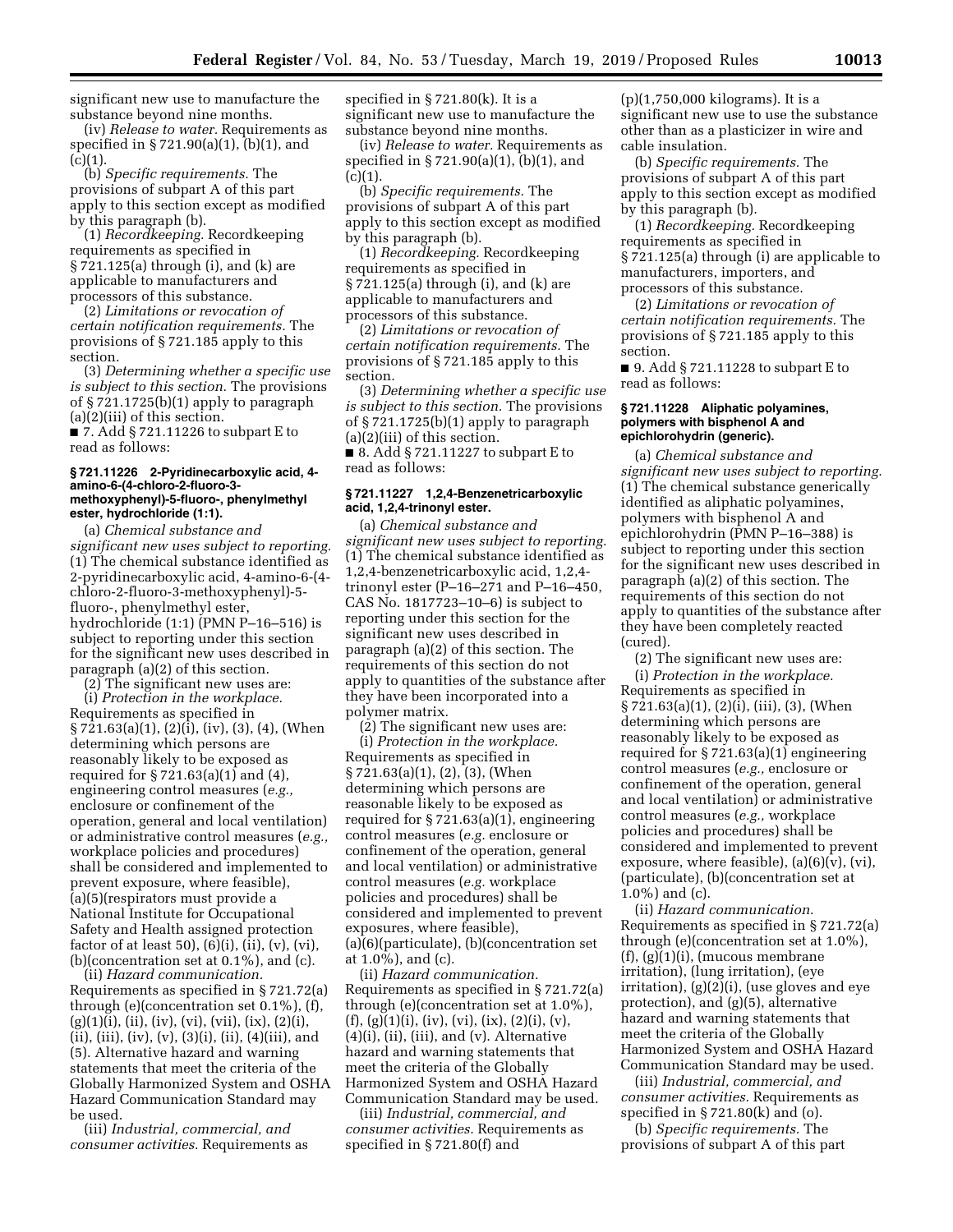apply to this section except as modified by this paragraph (b).

(1) *Recordkeeping.* Recordkeeping requirements as specified in § 721.125(a) through (i) are applicable to manufacturers and processors of this substance.

(2) *Limitations or revocation of certain notification requirements.* The provisions of § 721.185 apply to this section.

(3) *Determining whether a specific use is subject to this section.* The provisions of § 721.1725(b)(1) apply to paragraph (a)(2)(iii) of this section.

■ 10. Add § 721.11229 to subpart E to read as follows:

# **§ 721.11229 Epoxy-amine adduct, methanesulfonates (generic).**

(a) *Chemical substance and significant new uses subject to reporting.*  (1) The chemical substances generically identified as epoxy-amine adduct, methanesulfonates (PMN P–16–489, PMN P–16–490, PMN P–16–491), are subject to reporting under this section for the significant new uses described in paragraph (a)(2) of this section. The requirements of this section do not apply to quantities of the substance after they have been completely reacted (cured).

(2) The significant new uses are:

(i) *Hazard communication.*  Requirements as specified in § 721.72(a) through (e)(concentration set at 1.0%),  $(f), (g)(1)(ii), (2)(ii), (3)(i), (ii), (5),$ alternative hazard and warning statement that meet the criteria of the Globally Harmonized System and OSHA Hazard Communication Standard may be used.

(ii) *Industrial, commercial, and consumer activities.* Requirements as specified in § 721.80(o). It is a significant new use to manufacture, process, or use the substances resulting in inhalation exposure to vapor, mist, or aerosols.

(iii) *Release to water.* Requirements as specified in § 721.90(a)(4), (b)(4), and  $(c)(4)$  where  $N = 208$  ppb.

(b) *Specific requirements.* The provisions of subpart A of this part apply to this section except as modified by this paragraph (b).

(1) *Recordkeeping.* Recordkeeping requirements as specified in § 721.125 (a), (b), (c), (f), (i), and (k).

(2) *Limitations or revocation of certain notification requirements.* The provisions of § 721.185 apply to this section.

■ 11. Add § 721.11230 to subpart E to read as follows:

# **§ 721.11230 Modified ethylene-vinyl alcohol copolymer (generic).**

(a) *Chemical substance and significant new uses subject to reporting.*  (2) The chemical substance generically identified as modified ethylene-vinyl alcohol copolymer (P–16–509) is subject to reporting under this section for the significant new use described in paragraph (a)(2) of this section. The requirements of this section do not apply to quantities of the substance after they have been reacted (cured).

(2) The significant new uses are: (i) *Industrial, commercial, and consumer activities.* It is a significant new use to manufacture, process, or use the substance with particle size less than 50 microns.

(b) *Specific requirements.* The provisions of subpart A of this part apply to this section except as modified by this paragraph (b).

(1) *Recordkeeping.* Recordkeeping requirements as specified in § 721.125(a), (b), (c), and (i) are applicable to manufacturers, importers, and processors of this substance.

(2) *Limitations or revocation of certain notification requirements.* The provisions of § 721.185 apply to this section.

■ 12. Add § 721.11231 to subpart E to read as follows:

#### **§ 721.11231 Cashew, nutshell liq., polymer with acid and halohydrin (generic).**

(a) *Chemical substance and significant new uses subject to reporting.*  (1) The chemical substance generically identified as cashew, nutshell liq., polymer with acid and halohydrin (PMN P–16–546) is subject to reporting under this section for the significant new uses described in paragraph (a)(2) of this section.

(2) The significant new uses are: (i) *Protection in the workplace.*  Requirements as specified in § 721.63(a)(1), (2)(i), (iv), (3), (4), (When determining which persons are reasonably likely to be exposed as required for § 721.63 (a)(1), (4) engineering control measures (*e.g.,*  enclosure or confinement of the operation, general and local ventilation) or administrative control measures (*e.g.,*  workplace policies and procedures) shall be considered and implemented to prevent exposure, where feasible), (a)(5)(respirators must provide a National Institute for Occupational Safety and Health assigned protection factor (APF) of at least 50, or an APF of 1000 where the PMN substance has a use involving an application method that generates vapor, mist or aerosol),  $(6)(v)$ ,  $(vi)$ , (particulate), and  $(c)$ .

(ii) *Hazard communication.*  Requirements as specified in § 721.72(a) through  $(d)$ ,  $(f)$ ,  $(g)(1)(skin)$ sensitization),(respiratory sensitization),  $(g)(2)(i)$ ,  $(ii)$ ,  $(iii)$ ,  $(iv)$ ,  $(v)$ ,  $(5)$ , alternative hazard and warning statements that meet the criteria of the Globally Harmonized System and OSHA Hazard Communication Standard may be used.

(iii) *Industrial, commercial, and consumer activities.* Requirements as specified in § 721.80(o).

(b) *Specific requirements.* The provisions of subpart A of this part apply to this section except as modified by this paragraph (b).

(1) *Recordkeeping.* Recordkeeping requirements as specified in § 721.125(a) through (i) are applicable to manufacturers and processors of this substance.

(2) *Limitations or revocation of certain notification requirements.* The provisions of § 721.185 apply to this section.

■ 13. Add § 721.11232 to subpart E to read as follows:

#### **§ 721.11232 Pentaerythritol ester of mixed linear and branched carboxylic acids (generic).**

(a) *Chemical substance and significant new uses subject to reporting.*  (1) The chemical substance generically identified as pentaerythritol ester of mixed linear and branched carboxylic acids (P–16–589) is subject to reporting under this section for the significant new uses described in paragraph (a)(2) of this section.

(2) The significant new uses are: (i) *Protection in the workplace.*  Requirements as specified in § 721.63(a)(1), (3), (When determining which persons are reasonable likely to be exposed as required for § 721.63(a)(1), engineering control measures (*e.g.,* enclosure or confinement of the operation, general and local ventilation) or administrative control measures (*e.g.,* workplace policies and procedures) shall be considered and implemented to prevent exposures, where feasible), (a)(6)(particulate), (b)(concentration set at 1.0%), and (c).

(ii) *Hazard communication.*  Requirements as specified in § 721.72(a) through (e)(concentration set at 1.0%),  $(f, (g)(1)(iv), (v), (vi), (ix), (2)(i), (ii), (iii),$ (v), (4)(minimize release to water), and (g)(5). Alternative hazard and warning statements that meet the criteria of the Globally Harmonized System and OSHA Hazard Communication Standard may be used.

(iii) *Industrial, commercial, and consumer activities.* Requirements as specified in § 721.80(k). It is a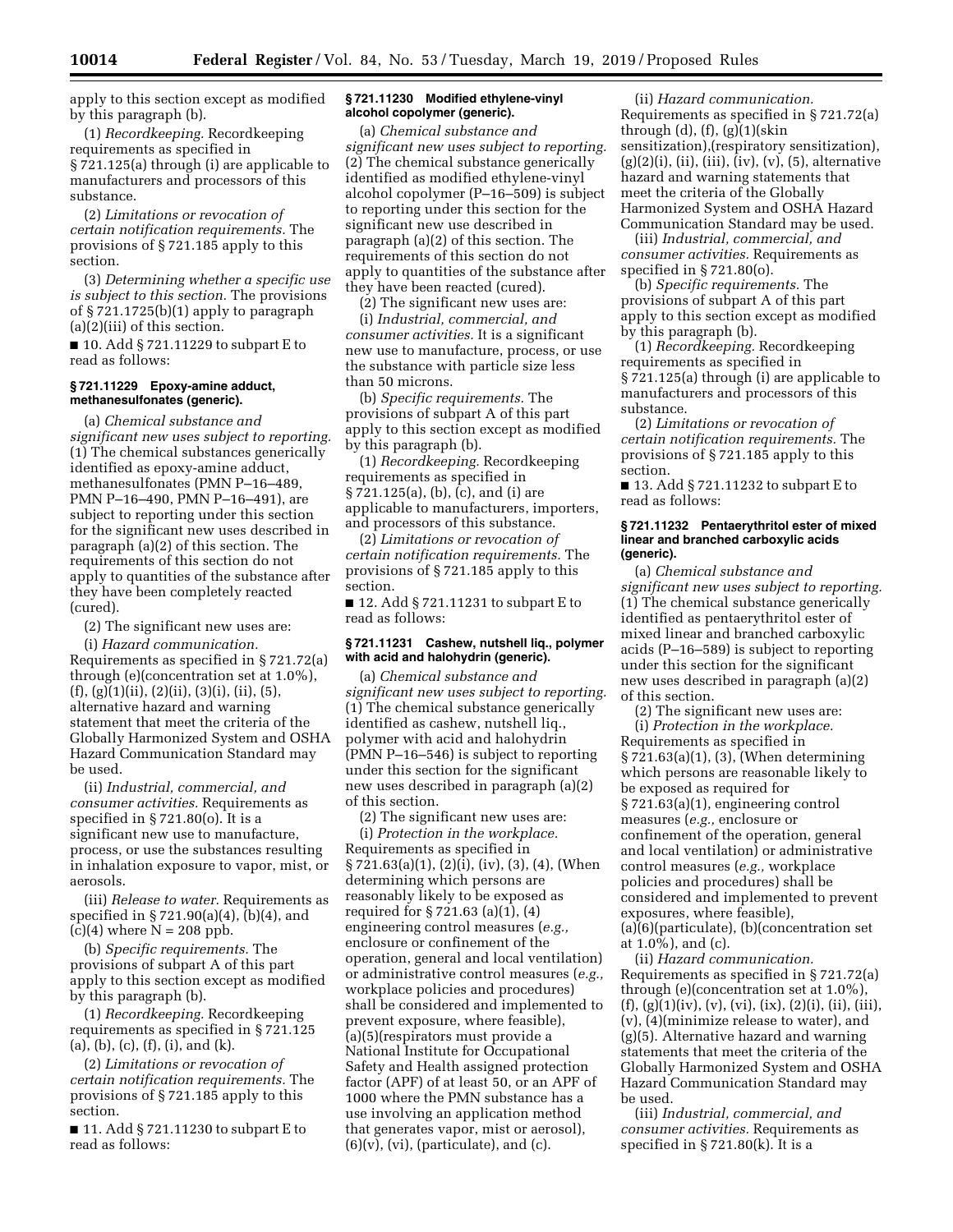significant new use to manufacture or process this substance in any manner that results in inhalation exposure.

(iv) *Release to water.* Requirements as specified in § 721.90(a)(4) and (b)(4), where  $N = 330$  ppb.

(b) *Specific requirements.* The provisions of subpart A of this part apply to this section except as modified by this paragraph (b).

(1) *Recordkeeping.* Recordkeeping requirements as specified in § 721.125(a) through (i) are applicable to manufacturers, importers, and processors of this substance.

(2) *Limitations or revocation of certain notification requirements.* The provisions of § 721.185 apply to this significant new use rule.

(3) *Determining whether a specific use is subject to this section.* The provisions of § 721.1725(b)(1) apply to paragraph (a)(2)(iii) of this section.

■ 14. Add § 721.11233 to subpart E to read as follows:

#### **§ 721.11233 Cashew nut shell liquid, branched polyester-polyether polyol (generic).**

(a) *Chemical substance and significant new uses subject to reporting.*  (1) The chemical substance generically identified as cashew nut shell liquid, branched polyester-polyether polyol (PMN P–17–116) is subject to reporting under this section for the significant new uses described in paragraph (a)(2) of this section.

(2) The significant new uses are: (i) *Protection in the workplace.*  Requirements as specified in § 721.63(a)(1), (2)(i), (3), (When determining which persons are reasonably likely to be exposed as required for § 721.63(a)(1), engineering control measures (*e.g.,* enclosure or confinement of the operation, general and local ventilation) or administrative control measures (*e.g.,* workplace policies and procedures) shall be considered and implemented to prevent exposure, where feasible), (6)(particulate), (b)(concentration set at  $(0.1\bar{\%})$  and  $(c)$ .

(ii) *Hazard communication:*  Requirements as specified in § 721.72(a) through (e) (concentration set at 0.1%),  $(f), (g)(1)(sensitivity)$ ,  $(g)(2)(i), (v), and$ (g)(5). Alternative hazard and warning statements that meet the criteria of the Globally Harmonized System and OSHA Hazard Communication Standard may be used.

(iii) *Industrial, commercial, and consumer activities.* Requirements as specified in § 721.80(f), (p)(65,000 kg), and (y)(1). It is a significant new use to manufacture the PMN substance with greater than 0.1% weight residual cashew nut oil.

(b) *Specific requirements.* The provisions of subpart A of this part apply to this section except as modified by this paragraph (b).

(1) *Recordkeeping.* Recordkeeping requirements as specified in § 721.125(a) through (i).

(2) *Limitations or revocation of certain notification requirements.* The provisions of § 721.185 apply to this section.

■ 15. Add § 721.11234 to subpart E to read as follows:

## **§ 721.11234 Methylene diphenyl diisocyanate terminated polyurethane resin (generic).**

(a) *Chemical substance and significant new uses subject to reporting.*  (1) The chemical substance generically identified as methylene diphenyl diisocyanate terminated polyurethane resin (PMN P–17–121) is subject to reporting under this section for the significant new uses described in paragraph (a)(2) of this section.

(2) The significant new uses are: (i) *Protection in the workplace.*  Requirements as specified in § 721.63(a)(1), (2)(i), (iii), (iv), (3), (4), (When determining which persons are reasonably likely to be exposed as required for § 721.63(a)(1) and (a)(4), engineering control measures (*e.g.,*  enclosure or confinement of the operation, general and local ventilation) or administrative control measures (*e.g.,*  workplace policies and procedures) shall be considered and implemented to prevent exposure, where feasible), (a)(5)(respirators must provide NIOSH assigned protection factor of at least 50), (a)(6)(v), (vi), (particulate), (b)(concentration set at 1.0%) and (c).

(ii) *Hazard communication.*  Requirements as specified in § 721.72(a) through (e)(concentration set at 1.0%),  $(f), (g)(1)(i), (ii), (asthma), (g)(2)(i), (ii),$  $(iii)$ ,  $(iv)$ ,  $(v)$ , and  $(g)(5)$ , alternative hazard and warning statements that meet the criteria of the Globally Harmonized System and OSHA Hazard Communication Standard may be used.

(iii) *Industrial, commercial, and consumer activities.* It is a significant new use to manufacture, process, or use the substance for consumer use or for commercial uses that could introduce the substance into a consumer setting. It is a significant new use to manufacture the substance without conducting medical surveillance as specified in the Order. It is a significant new use to use the substance in a spray application that results in inhalation exposure to a vapor, dust, mist, spray, or aerosol.

(b) *Specific requirements.* The provisions of subpart A of this part apply to this section except as modified by this paragraph (b).

(1) *Recordkeeping.* Recordkeeping requirements as specified in § 721.125(a) through (i) are applicable to manufacturers and processors of this substance.

(2) *Limitations or revocation of certain notification requirements.* The provisions of § 721.185 apply to this section.

■ 16. Add § 721.11235 to subpart E to read as follows:

#### **§ 721.11235 2-Furancarboxylic acid, tetrahydro-.**

(a) *Chemical substance and significant new uses subject to reporting.*  (1) The chemical substance identified as 2-furancarboxylic acid, tetrahydro- (PMN P–17–328, CAS No. 16874–33–2) is subject to reporting under this section for the significant new uses described in paragraph (a)(2) of this section.

 $(2)$  The significant new uses are: (i) *Protection in the workplace.*  Requirements as specified in § 721.63(a)(1), (2)(i), (iii), (iv), (3), (4), (When determining which persons are reasonably likely to be exposed as required for § 721.63(a)(1) and (4), engineering control measures (*e.g.,*  enclosure or confinement of the operation, general and local ventilation) or administrative control measures (*e.g.,*  workplace policies and procedures) shall be considered and implemented to prevent exposure, where feasible), (a)(5)(respirators must provide a National Institute for Occupational Safety and Health assigned protection factor of at least 50),  $(a)(6)(v)$ ,  $(vi)$ , (particulate), (b)(concentration set at 1.0%), and (c).

(ii) *Hazard communication.*  Requirements as specified in § 721.72(a) through (e)(concentration set at 1.0%),  $(f), (g)(1)(vi),$  (severe eye irritation), (blood effects), (immunotoxicity),  $(g)(2)(i)$ ,  $(ii)$ ,  $(iii)$ ,  $(v)$ ,  $(eye$  protection), (g)(5). Alternative hazard and warning statements that meet the criteria of the Globally Harmonized System and OSHA Hazard Communication Standard may be used.

(iii) *Industrial, commercial, and consumer activities.* Requirements as specified in § 721.80(f).

(b) *Specific requirements.* The provisions of subpart A of this part apply to this section except as modified by this paragraph (b).

(1) *Recordkeeping.* Recordkeeping requirements as specified in § 721.125(a) through (i) are applicable to manufacturers and processors of this substance.

(2) *Limitations or revocation of certain notification requirements.* The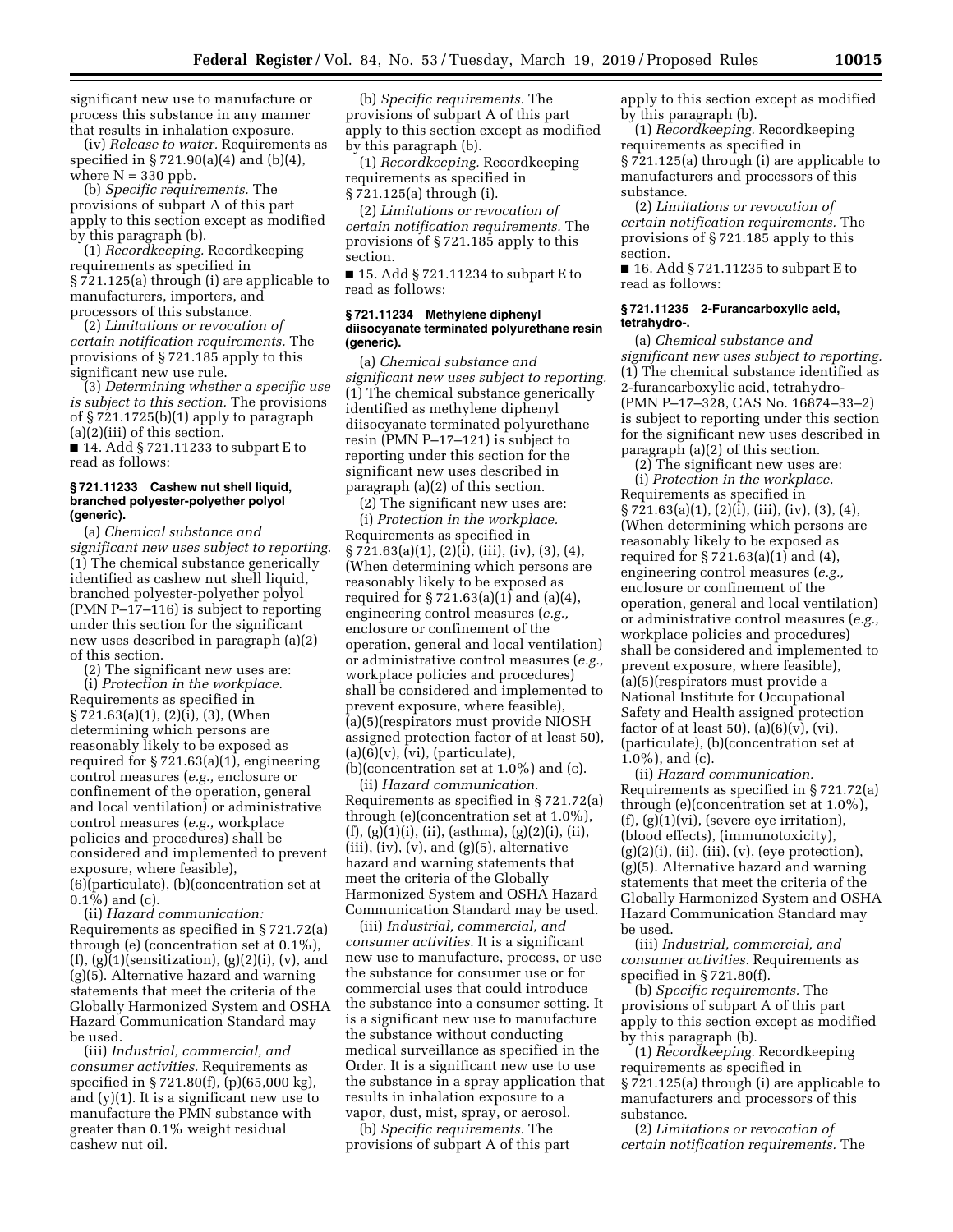provisions of § 721.185 apply to this section.

■ 17. Add § 721.11236 to subpart E to read as follows:

#### **§ 721.11236 Substituted heteromonocycle, homopolymer, alkyl substituted carbamate, substituted alkyl ester, substituted heteromonocycle, homopolymer, alkyl substituted carbamate, substituted alkyl ester (generic).**

(a) *Chemical substance and significant new uses subject to reporting.*  (1) The chemical substance generically identified as substituted heteromonocycle, homopolymer, alkyl substituted carbamate, substituted alkyl ester, substituted heteromonocycle, homopolymer, alkyl substituted carbamate, substituted alkyl ester (PMN P–17–373) is subject to reporting under this section for the significant new uses described in paragraph (a)(2) of this section. The requirements of the Order do not apply to quantities of the substance after they have been completely reacted (cured).

(2) The significant new uses are:

(i) *Protection in the workplace.*  Requirements as specified in  $\S 721.63(a)(1), (2)(i), (3), (4), (When$ determining which persons are reasonably likely to be exposed as required for § 721.63(a)(1) and (a)(4), engineering control measures (*e.g.,*  enclosure or confinement of the operation, general and local ventilation) or administrative control measures (*e.g.,*  workplace policies and procedures) shall be considered and implemented to prevent exposure, where feasible), (a)(5)(respirators must provide a National Institute for Occupational Safety and Health assigned protection factor of at least 50),  $(a)(6)(v)$ ,  $(vi)$ , (particulate), (b)(concentration set at 0.1%) and (c).

(ii) *Hazard communication.*  Requirements as specified in § 721.72(a) through (e)(concentration set at 0.1%),  $(f), (g)(1)(i), (vii), (ix), (sensitivityation),$ (systemic effects),  $(a)(2)(i)$ ,  $(ii)$ ,  $(iii)$ ,  $(v)$ , (a)(5), alternative hazard and warning statements that meet the criteria of the Globally Harmonized System and OSHA Hazard Communication Standard may be used.

(iii) *Industrial, commercial, and consumer activities.* Requirements as specified in § 721.80(f). It is a significant new use to manufacture the substance unless the number average molecular weight is greater than or equal to 1000 daltons. It is a significant new use to use the substance other than as an ultraviolet curable coating resin.

(b) *Specific requirements.* The provisions of subpart A of this part apply to this section except as modified by this paragraph (b).

(1) *Recordkeeping.* Recordkeeping requirements as specified in § 721.125(a) through (i) are applicable to manufacturers and processors of this substance.

(2) *Limitations or revocation of certain notification requirements.* The provisions of § 721.185 apply to this section.

■ 18. Add § 721.11237 to subpart E to read as follows:

#### **§ 721.11237 Polysiloxanes, di alkyl, substituted alkyl group terminated, alkoxylated, reaction products with alkanoic acid, isocyanate substituted-alkyl carbomonocycle and polyol (generic).**

(a) *Chemical substance and significant new uses subject to reporting.*  (1) The chemical substance generically identified as polysiloxanes, di alkyl, substituted alkyl group terminated, alkoxylated, reaction products with alkanoic acid, isocyanate substitutedalkyl carbomonocycle and polyol (PMN P–17–374) is subject to reporting under this section for the significant new uses described in paragraph (a)(2) of this section. The requirements of the Order do not apply to quantities of the PMN substance after they have been completely reacted (cured).

(2) The significant new uses are: (i) *Protection in the workplace.*  Requirements as specified in § 721.63(a)(1), (2)(i), (3), (4), (When determining which persons are reasonably likely to be exposed as required for § 721.63(a)(1) and (a)(4), engineering control measures (*e.g.,*  enclosure or confinement of the operation, general and local ventilation) or administrative control measures (*e.g.,*  workplace policies and procedures.) shall be considered and implemented to prevent exposure, where feasible), (a)(5)(respirators must provide a NIOSH assigned protection factor of at least 50),  $(a)(6)(v)$ ,  $(vi)$ ,  $(particle)$ , (b)(concentration set at 0.1%) and (c).

(ii) *Hazard communication.*  Requirements as specified in § 721.72(a) through (e)(concentration set at 0.1%),  $(f), (g)(1)(i), (vii), (ix), (sensitivityation),$  $(s$ ystemic effects $\mathcal{L}(g)(2)(i)$ ,  $(ii)$ ,  $(iii)$ ,  $(v)$ , (g)(5). Alternative hazard and warning statements that meet the criteria of the Globally Harmonized System and OSHA Hazard Communication Standard may be used.

(iii) *Industrial, commercial, and consumer activities.* Requirements as specified in § 721.80(f). It is a significant new use to import the substance with more than 0.1% residual isocyanate. It is a significant new use to import the substance at a number average molecular weight less than 1000 daltons. It is a significant new use to use the substance other than as an ultraviolet curable coating resin.

(iv) *Release to water.* Requirements as specified in § 721.90(a)(4), (b)(4), and  $(c)(4)$  where  $N = 110$ .

(b) *Specific requirements.* The provisions of subpart A of this part apply to this section except as modified by this paragraph (b).

(1) *Recordkeeping.* Recordkeeping requirements as specified in § 721.125(a) through (k) are applicable to manufacturers and processors of this substance.

(2) *Limitations or revocation of certain notification requirements.* The provisions of § 721.185 apply to this section.

■ 19. Add § 721.11238 to subpart E to read as follows:

#### **§ 721.11238 Substituted carbomonocycle, polymer with substituted heteromonocycle and substituted polyalkylene glycol (generic).**

(a) *Chemical substance and significant new uses subject to reporting.*  (1) The chemical substance generically identified as substituted carbomonocycle, polymer with substituted heteromonocycle and substituted polyalkylene glycol (PMN P–18–17) is subject to reporting under this section for the significant new uses described in paragraph (a)(2) of this section. The requirements of this section do not apply to quantities of the substance after they have been reacted (cured).

(2) The significant new uses are: (i) *Protection in the workplace.*  Requirements as specified in § 721.63(a)(1), (2)(i), (iii), (iv), (3), (4), (When determining which persons are reasonably likely to be exposed as required for  $\S 721.63(a)(1)$  and  $(a)(4)$ , engineering control measures (*e.g.,*  enclosure or confinement of the operation, general and local ventilation) or administrative control measures (*e.g.,*  workplace policies and procedures) shall be considered and implemented to prevent exposure, where feasible), (a)(5)(respirators must provide a National Institute for Occupational Safety and Health assigned protection factor of at least 1000), (a)(6)(particulate), (b)(concentration set

at 0.1%) and (c).

(ii) *Hazard communication.*  Requirements as specified in § 721.72(a) through (e)(concentration set at 0.1%),  $(f), (g)(1)(i), (ii), (iii), (iv), (v), (vi), (vii),$ (ix), (irritation to eyes, lungs, and mucus membranes), (g)(2)(i), (ii), (iii), (iv), (v), (avoid eye contact), (g)(5), alternative hazard and warning statements that meet the criteria of the Globally Harmonized System and OSHA Hazard Communication Standard may be used.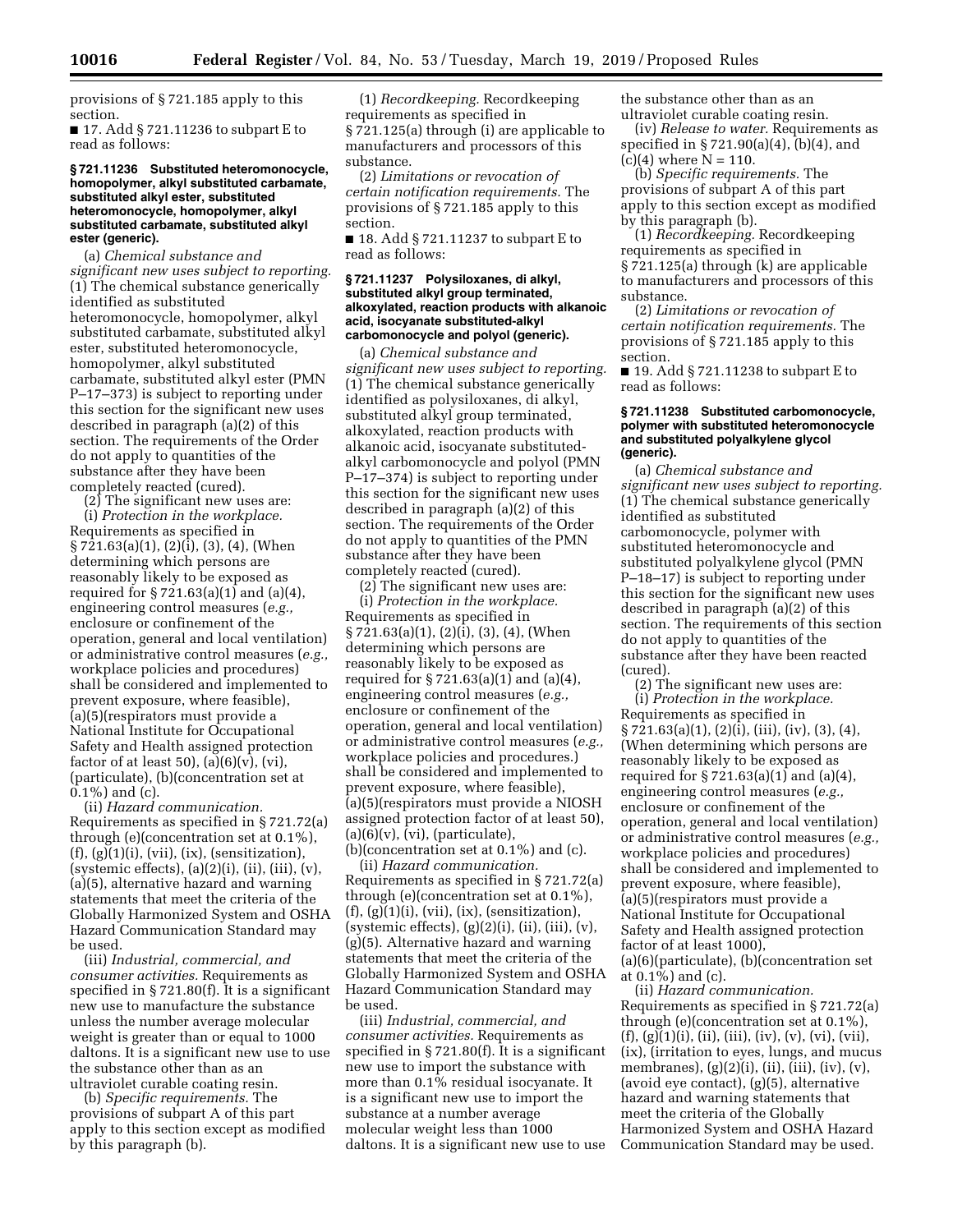(iii) *Industrial, commercial, and consumer activities.* Requirements as specified in § 721.80(f), It is a significant new use to import the substance if the average molecular weight is less than or equal to 1000 daltons, more than 10% is less than 500 daltons, or more than 25% is less than 1000 daltons. It is a significant new use to use the substance other than for primer coating for corrosion protection.

(b) *Specific requirements.* The provisions of subpart A of this part apply to this section except as modified by this paragraph (b).

(1) *Recordkeeping.* Recordkeeping requirements as specified in § 721.125(a) through (i) are applicable to manufacturers and processors of this substance.

(2) *Limitations or revocation of certain notification requirements.* The provisions of § 721.185 apply to this section.

■ 20. Add § 721.11239 to subpart E to read as follows:

### **§ 721.11239 Alkanedioic acid, polymers with alkanoic acid-dipentaerythritol reaction products, substituted alkanedioc acid, substituted alkanoic acid, isocyanato- (isocyanatoalkyl)-alkyl substituted carbomonocycle and alkyl substituted alkanediol (generic).**

(a) *Chemical substance and significant new uses subject to reporting.*  (1) The chemical substance generically identified as alkanedioic acid, polymers with alkanoic acid-dipentaerythritol reaction products, substituted alkanedioc acid, substituted alkanoic acid, isocyanato-(isocyanatoalkyl)-alkyl substituted carbomonocycle and alkyl substituted alkanediol (PMN P–18–40) is subject to reporting under this section for the significant new uses described in paragraph (a)(2) of this section. The requirements of this section do not apply to quantities of the substance after they have been reacted (cured).

(2) The significant new uses are:

(i) *Protection in the workplace.*  Requirements as specified in § 721.63(a)(1), (2)(i), (iii), (iv), (3), (4), (When determining which persons are reasonably likely to be exposed as required for § 721.63(a)(1) and (4), engineering control measures (*e.g.,*  enclosure or confinement of the operation, general and local ventilation) or administrative control measures (*e.g.,*  workplace policies and procedures) shall be considered and implemented to prevent exposure, where feasible), (a)(5)(respirators must provide a National Institute for Occupational Safety and Health assigned protection factor of at least 1000), (a)(6)(particulate), and (c).

(ii) *Hazard communication.*  Requirements as specified in § 721.72(a) through (d),  $(f)$ ,  $(g)(1)(i)$ ,  $(vii)$ ,  $(ix)$ , (irritation to eyes, lungs, and mucous membranes), (dermal sensitization), (respiratory sensitization), (g)(2)(i), (ii), (iii), (iv), (v), (g)(5). Alternative hazard and warning statements that meet the criteria of the Globally Harmonized System and OSHA Hazard Communication Standard may be used.

(iii) *Industrial, commercial, and consumer activities.* Requirements as specified in § 721.80(f). It is a significant new use to import the substance if the number average molecular weight is less than or equal to 1000 daltons or greater than 20% of the acid moiety. It is a significant new use to use the substance other than as a binder for ultraviolet curable coating resins.

(b) *Specific requirements.* The provisions of subpart A of this part apply to this section except as modified by this paragraph (b).

(1) *Recordkeeping.* Recordkeeping requirements as specified in § 721.125(a) through (i) are applicable to manufacturers and processors of this substance.

(2) *Limitations or revocation of certain notification requirements.* The provisions of § 721.185 apply to this section.

■ 21. Add § 721.11240 to subpart E to read as follows:

# **§ 721.11240 Substituted carbomonocycle, polymer with diisocyanatoalkane, substituted alkylacrylate blocked (generic).**

(a) *Chemical substance and significant new uses subject to reporting.*  (1) The chemical substance generically identified as substituted carbomonocycle, polymer with diisocyanatoalkane, substituted alkylacrylate blocked (PMN P–18–46) is subject to reporting under this section for the significant new uses described in paragraph (a)(2) of this section.

(2) The significant new uses are: (i) *Protection in the workplace.*  Requirements as specified in § 721.63(a)(1), (2)(i), (iii), (iv), (3), (4), (When determining which persons are reasonably likely to be exposed as required for § 721.63(a)(1) and (a)(4), engineering control measures (*e.g.,*  enclosure or confinement of the operation, general and local ventilation) or administrative control measures (*e.g.,*  workplace policies and procedures) shall be considered and implemented to prevent exposure, where feasible), (a)(5)(respirators must provide a National Institute for Occupational Safety and Health assigned protection factor of at least 1000),

(a)(6)(particulate), (b)(concentration set at 0.1%) and (c).

(ii) *Hazard communication.*  Requirements as specified in § 721.72(a) through (e)(concentration set at 0.1%),  $(f), (g)(1)(i), (iv), (v), (vii), (ix), (irritation)$ to eyes, lungs, and mucus membranes), (dermal and respiratory sensitization), (g)(2)(i), (ii), (iii), (iv), (v), (avoid eye contact), (g)(5). Alternative hazard and warning statements that meet the criteria of the Globally Harmonized System and OSHA Hazard Communication Standard may be used.

(iii) *Industrial, commercial, and consumer activities.* Requirements as specified in § 721.80(f). It is a significant new use to import the substance if the average molecular weight is less than or equal to 1390 daltons, more than 11% is less than 500 daltons, or more than 30% is less than 1000 daltons. It is a significant new use to use the substance other than as an ultraviolet curable resin.

(b) *Specific requirements.* The provisions of subpart A of this part apply to this section except as modified by this paragraph (b).

(1) *Recordkeeping.* Recordkeeping requirements as specified in § 721.125(a) through (i) are applicable to manufacturers and processors of this substance.

(2) *Limitations or revocation of certain notification requirements.* The provisions of § 721.185 apply to this section.

■ 22. Add § 721.11241 to subpart E to read as follows:

### **§ 721.11241 1,2-Ethanediol, 1,2 dibenzoate.**

(a) *Chemical substance and significant new uses subject to reporting.*  (1) The chemical substance identified as 1,2-ethanediol, 1,2-dibenzoate (PMN P– 18–47, CAS No. 94–49–5) is subject to reporting under this section for the significant new uses described in paragraph (a)(2) of this section. The requirements of this section do not apply to quantities of the substance after they have been completely entrained in cured resin.

(2) The significant new uses are: (i) *Protection in the workplace.*  Requirements as specified in § 721.63(a)(1), (2), (3), (4), (When determining which persons are reasonably likely to be exposed as required for § 721.63(a)(1) and (4), engineering control measures (*e.g.,*  enclosure or confinement of the operation, general and local ventilation) or administrative control measures (*e.g.,*  workplace policies and procedures) shall be considered and implemented to prevent exposure, where feasible),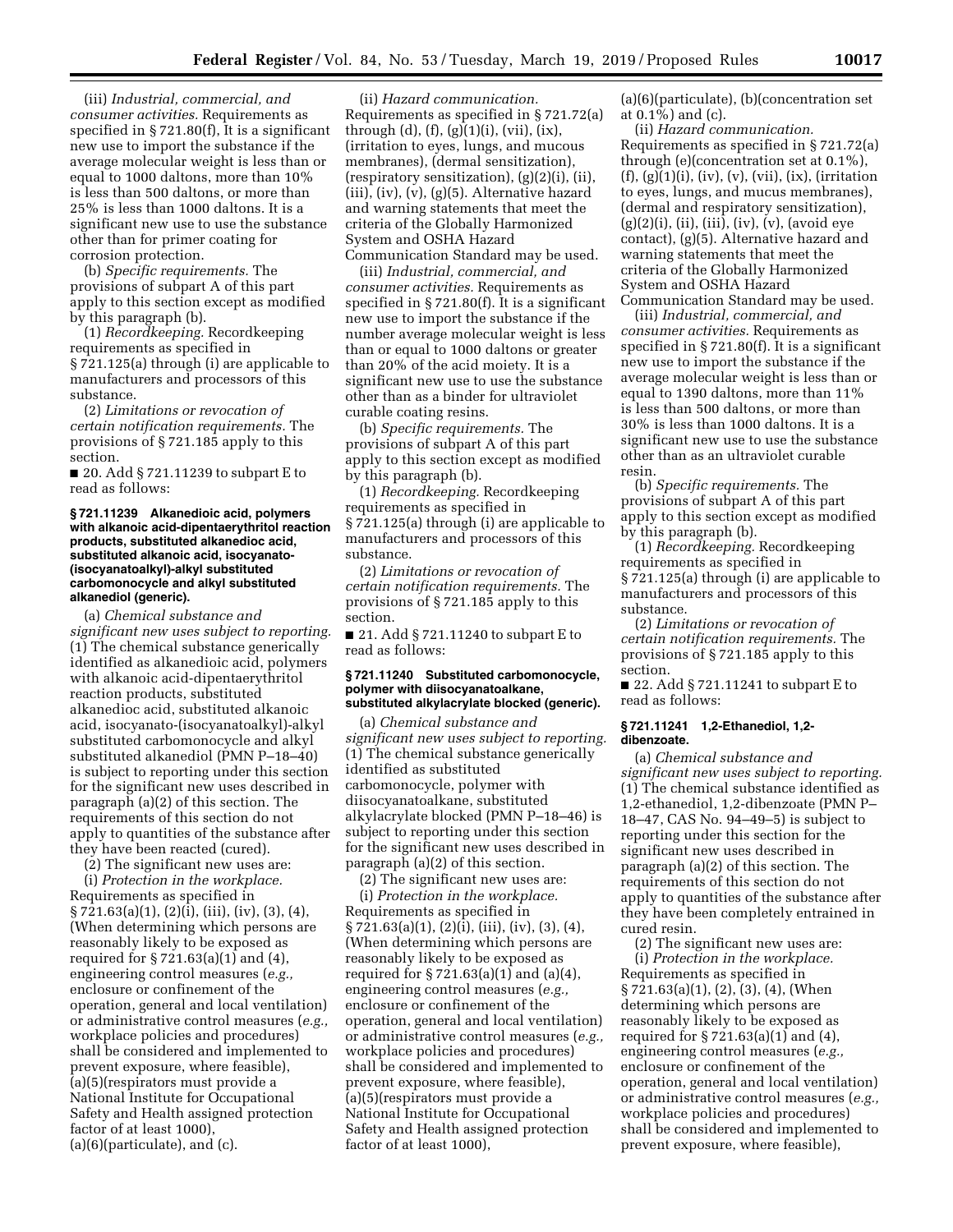(a)(5)(respirators must provide a National Institute for Occupational Safety and Health assigned protection factor of at least 25),  $(a)(6)$ ,  $(v)$ ,  $(vi)$ , (particulate), (b)(concentration set at 1.0%), and (c).

(ii) *Hazard communication.*  Requirements as specified in § 721.72(a) through (e)(concentration set at 1.0%), (f), (g)(1)(iii), (iv), (vi), (viii), (ix), (blood effects), (g)(2)(i), (ii), (iv), (v), (3)(i), (ii), (g)(5). Alternative hazard and warning statements that meet the criteria of the Globally Harmonized System and OSHA Hazard Communication Standard may be used.

(iii) *Industrial, commercial, and consumer activities.* Requirements as specified in § 721.80(f). It is a significant new use to use the substance other than as a phlegmatizer (stabilizer for compounds susceptible to detonation) for peroxides for use with polyester and vinyl ester resins as well as with curable unsaturated polyester and methacrylic resins.

(iv) *Release to water.* Requirements as specified in § 721.90(a)(4), (b)(4), and  $(c)(4)$  where  $N = 10$ .

(b) *Specific requirements.* The provisions of subpart A of this part apply to this section except as modified by this paragraph (b).

(1) *Recordkeeping.* Recordkeeping requirements as specified in § 721.125(a) through (i) and (k) are applicable to manufacturers and processors of this substance.

(2) *Limitations or revocation of certain notification requirements.* The provisions of § 721.185 apply to this section.

■ 23. Add § 721.11242 to subpart E to read as follows:

### **§ 721.11242 Alkenoic acid, reaction products with polymers with isocyanatoalkane and substituted alkanoic acid, substituted monoacrylate alkanoateblocked (generic).**

(a) *Chemical substance and significant new uses subject to reporting.*  (1) The chemical substance generically identified as alkenoic acid, reaction products with polymers with isocyanatoalkane and substituted alkanoic acid, substituted monoacrylate alkanoate-blocked (PMN P–18–51) is subject to reporting under this section for the significant new uses described in paragraph (a)(2) of this section. The requirements of this section do not apply to quantities of the substance after they have been reacted (cured).

(2) The significant new uses are:

(i) *Protection in the workplace.*  Requirements as specified in  $\S 721.63(a)(1), (2)(i), (iii), (iv), (3), (4),$ (When determining which persons are

reasonably likely to be exposed as required for § 721.63(a)(1) and (4), engineering control measures (*e.g.,*  enclosure or confinement of the operation, general and local ventilation) or administrative control measures (*e.g.,*  workplace policies and procedures) shall be considered and implemented to prevent exposure, where feasible), (a)(5)(respirators must provide a National Institute for Occupational Safety and Health assigned protection factor of at least 1000), (a)(6)(particulate), and (c).

(ii) *Hazard communication.*  Requirements as specified in § 721.72(a) through  $(d)$ ,  $(f)$ ,  $(g)(1)(i)$ ,  $(ix)$ , (irritation to eyes, lungs, and mucous membranes), (dermal sensitization), (respiratory sensitization),  $(g)(2)(i)$ ,  $(ii)$ ,  $(iii)$ ,  $(iv)$ ,  $(v)$ , (avoid eye contact), (g)(5). Alternative hazard and warning statements that meet the criteria of the Globally Harmonized System and OSHA Hazard Communication Standard may be used.

(iii) *Industrial, commercial, and consumer activities.* Requirements as specified in § 721.80(f). It is a significant new use to use the substance other than as a waterborne ultraviolet curable coating resin binder for inkjet, ink, or overprint varnish. It is a significant new use to import the substance with greater than 24% of the branched alkyl acid moiety content. It is a significant new use to import the substance with greater than 0.1% isocyanate content.

(iv) *Release to water.* Requirements as specified in § 721.90(a)(4), (b)(4), and  $(c)(4)$  where  $N = 660$ .

(b) *Specific requirements.* The provisions of subpart A of this part apply to this section except as modified by this paragraph (b).

(1) *Recordkeeping.* Recordkeeping requirements as specified in § 721.125(a) through (i) and (k) are applicable to manufacturers and processors of this substance.

(2) *Limitations or revocation of certain notification requirements.* The provisions of § 721.185 apply to this section.

■ 24. Add § 721.11243 to subpart E to read as follows:

## **§ 721.11243 Aromatic dicarboxylic acid, compd. with alkane diamines, polymer with alkane diamine and alkane dicarboxylic acid (generic).**

(a) *Chemical substance and significant new uses subject to reporting.*  (1) The chemical substance generically identified as aromatic dicarboxylic acid, compd. with alkane diamines, polymer with alkane diamine and alkane dicarboxylic acid (P–18–71) is subject to reporting under this section for the

significant new uses described in paragraph (a)(2) of this section.

(2) The significant new uses are: (i) *Industrial, commercial, and consumer activities.* It is a significant new use to manufacture the substance with particle size less than 10 microns.

(b) *Specific requirements.* The provisions of subpart A of this part apply to this section except as modified by this paragraph (b).

(1) *Recordkeeping.* Recordkeeping requirements as specified in § 721.125(a) through (c) and (i) are applicable to manufacturers, importers, and processors of this substance.

(2) *Limitations or revocation of certain notification requirements.* The provisions of § 721.185 apply to this significant new use rule.

■ 25. Add § 721.11244 to subpart E to read as follows:

### **§ 721.11244 Aromatic dicarboxylic acid, compd. with alkyl diamines, homopolymer (generic).**

(a) *Chemical substance and significant new uses subject to reporting.*  (1) The chemical substance generically identified as aromatic dicarboxylic acid, compd. with alkyl diamines, homopolymer (P–18–79) is subject to reporting under this section for the significant new uses described in paragraph (a)(2) of this section.

(2) The significant new use is: (i) *Industrial, commercial, and consumer activities.* It is a significant new use to manufacture the substance with particle size less than 10 microns.

(b) *Specific requirements.* The provisions of subpart A of this part apply to this section except as modified by this paragraph (b).

(1) *Recordkeeping.* Recordkeeping requirements as specified in § 721.125(a) through (c) and (i) are applicable to manufacturers, importers, and processors of this substance.

(2) *Limitations or revocation of certain notification requirements.* The provisions of § 721.185 apply to this significant new use rule.

■ 26. Add § 721.11245 to subpart E to read as follows:

# **§ 721.11245 Aspartic acid, tallow modified diester (generic).**

(a) *Chemical substance and significant new uses subject to reporting.*  (1) The chemical substance generically identified as aspartic acid, tallow modified diester (PMN P–18–82) is subject to reporting under this section for the significant new uses described in paragraph (a)(2) of this section.

(2) The significant new uses are: (i) *Protection in the workplace.*  Requirements as specified in